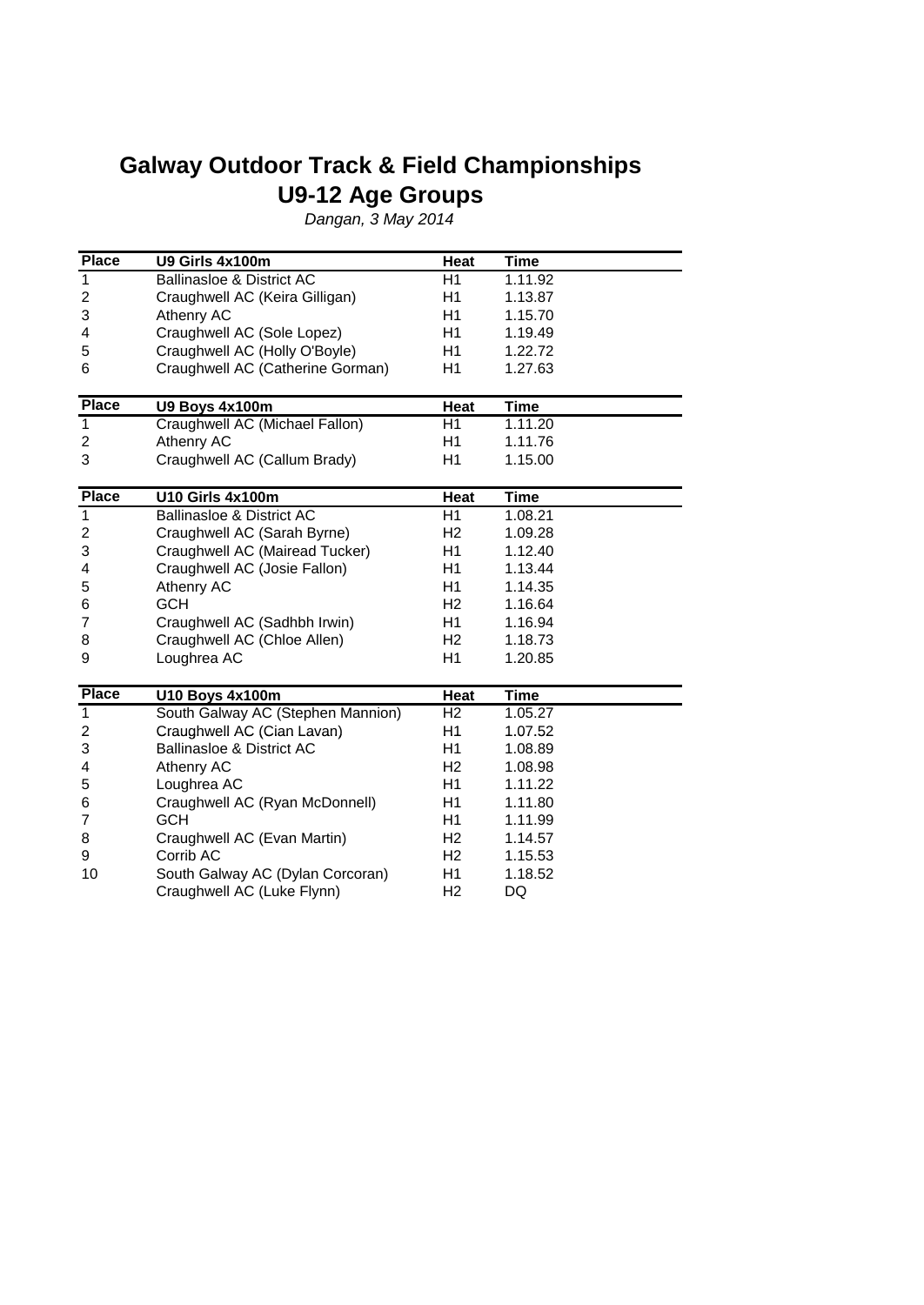| <b>Place</b>                   | U11 Girls 4x100m                                                    | <b>Heat</b>            | <b>Time</b>            |
|--------------------------------|---------------------------------------------------------------------|------------------------|------------------------|
| $\mathbf 1$                    | Craughwell AC (Emily Miskella)                                      | H <sub>2</sub>         | 1.05.41                |
| 2                              | <b>Ballinasloe &amp; District AC</b>                                | H1                     | 1.05.81                |
| 3                              | South Galway AC                                                     | H1                     | 1.06.77                |
| 4                              | Craughwell AC (Molly Sullivan)                                      | H1                     | 1.06.87                |
| 5                              | <b>GCH</b>                                                          | H <sub>2</sub>         | 1.07.85                |
| 6                              | Athenry AC (Amy Coffey)                                             | H <sub>2</sub>         | 1.07.85                |
| 7                              | Craughwell AC (Leah Farrelly)                                       | H1                     | 1.10.45                |
| 8                              | East Galway                                                         | H <sub>2</sub>         | 1.11.57                |
| 9                              | Loughrea AC (Claire Egan)                                           | H <sub>1</sub>         | 1.11.76                |
| 10                             | Loughrea AC (Ciara McGrath)                                         | H <sub>2</sub>         | 1.13.90                |
| 11                             | Craughwell AC (Leanne Jordan)                                       | H <sub>2</sub>         | 1.15.25                |
| 12                             | Athenry AC (Roisin Morris)                                          | H1                     | 1.18.51                |
|                                |                                                                     |                        |                        |
| <b>Place</b>                   | <b>U11 Boys 4x100m</b>                                              | Heat                   | <b>Time</b>            |
| $\overline{1}$                 | <b>Ballinasloe &amp; District AC</b>                                | H <sub>2</sub>         | 1.00.84                |
| 2                              | Craughwell AC (Robert Urquhart)                                     | H1                     | 1.01.88                |
| 3                              | Athenry AC                                                          | H1                     | 1.02.02                |
| 4                              | Craughwell AC (Mattie Kennedy)                                      | H <sub>2</sub>         | 1.05.38                |
| 5                              | Craughwell AC (Fabien Fleetwood)                                    | H <sub>2</sub>         | 1.08.78                |
| 6                              | Loughrea AC                                                         | H1                     | 1.09.02                |
| 7                              | Craughwell AC (Odhran Keane)                                        | H1                     |                        |
|                                | <b>GCH</b>                                                          | H <sub>2</sub>         | 1.09.20                |
| 8                              |                                                                     |                        | 1.10.14                |
| 9                              | Craughwell AC (Cian Daly)                                           | H1                     | 1.10.30                |
| 10                             | Craughwell AC (Cian Irwin)                                          | H <sub>1</sub>         | 1.10.74                |
| 11                             | Craughwell AC (Daniel Galvin)                                       | H <sub>2</sub>         | 1.11.39                |
| 12                             | Craughwell AC (Ben Brady)                                           | H <sub>2</sub>         | 1.12.21                |
| <b>Place</b>                   | <b>U12 Girls 4x100m</b>                                             | Heat                   | <b>Time</b>            |
| $\overline{1}$                 | GCH (Sarah Agboola)                                                 | H <sub>2</sub>         | 1.00.53                |
| $\overline{\mathbf{c}}$        | Loughrea AC (Alisha Larkin)                                         | H1                     | 1.01.33                |
| 3                              | Craughwell AC (Aoife Kelly)                                         | H <sub>2</sub>         | 1.03.28                |
| 4                              | Athenry AC (Saoirse Healey)                                         |                        |                        |
| 5                              |                                                                     |                        |                        |
| 6                              |                                                                     | H1                     | 1.04.12                |
|                                | Craughwell AC (Emma Malone)                                         | H1                     | 1.06.27                |
|                                | GCH (Olwyn Grace)                                                   | H1                     | 1.07.00                |
| 7                              | Loughrea AC (Katie Anna Porter)                                     | H <sub>2</sub>         | 1.07.86                |
| 8                              | Athenry AC (Chloe Quirke)                                           | H <sub>2</sub>         | 1.10.90                |
|                                | Craughwell AC (Sophie Finn)                                         | H <sub>2</sub>         | 1.11.54                |
| 9<br>10                        | Loughrea AC (Carla Noone)                                           | H1                     | 1.17.19                |
|                                |                                                                     |                        |                        |
| <b>Place</b><br>$\overline{1}$ | <b>U12 Boys 4x100m</b><br><b>East Galway</b>                        | Heat<br>H <sub>2</sub> | <b>Time</b><br>1.00.52 |
|                                | Craughwell AC (Sam O'Neill)                                         | H1                     | 1.00.70                |
| 2                              | <b>GCH</b>                                                          | H <sub>2</sub>         |                        |
| 3<br>4                         |                                                                     |                        | 1.03.49                |
|                                | Craughwell AC (Oisin Davis)                                         | H <sub>2</sub>         | 1.04.04                |
| 5                              | South Galway AC (Rory Connors)                                      | H <sub>2</sub>         | 1.04.89                |
| 6                              | Loughrea AC                                                         | H <sub>2</sub>         | 1.08.17                |
| 7<br>8                         | Craughwell AC (Pascal Walsh)<br>South Galway AC (Aodhan O'Hanrahan) | H1<br>H1               | 1.08.44<br>1.10.52     |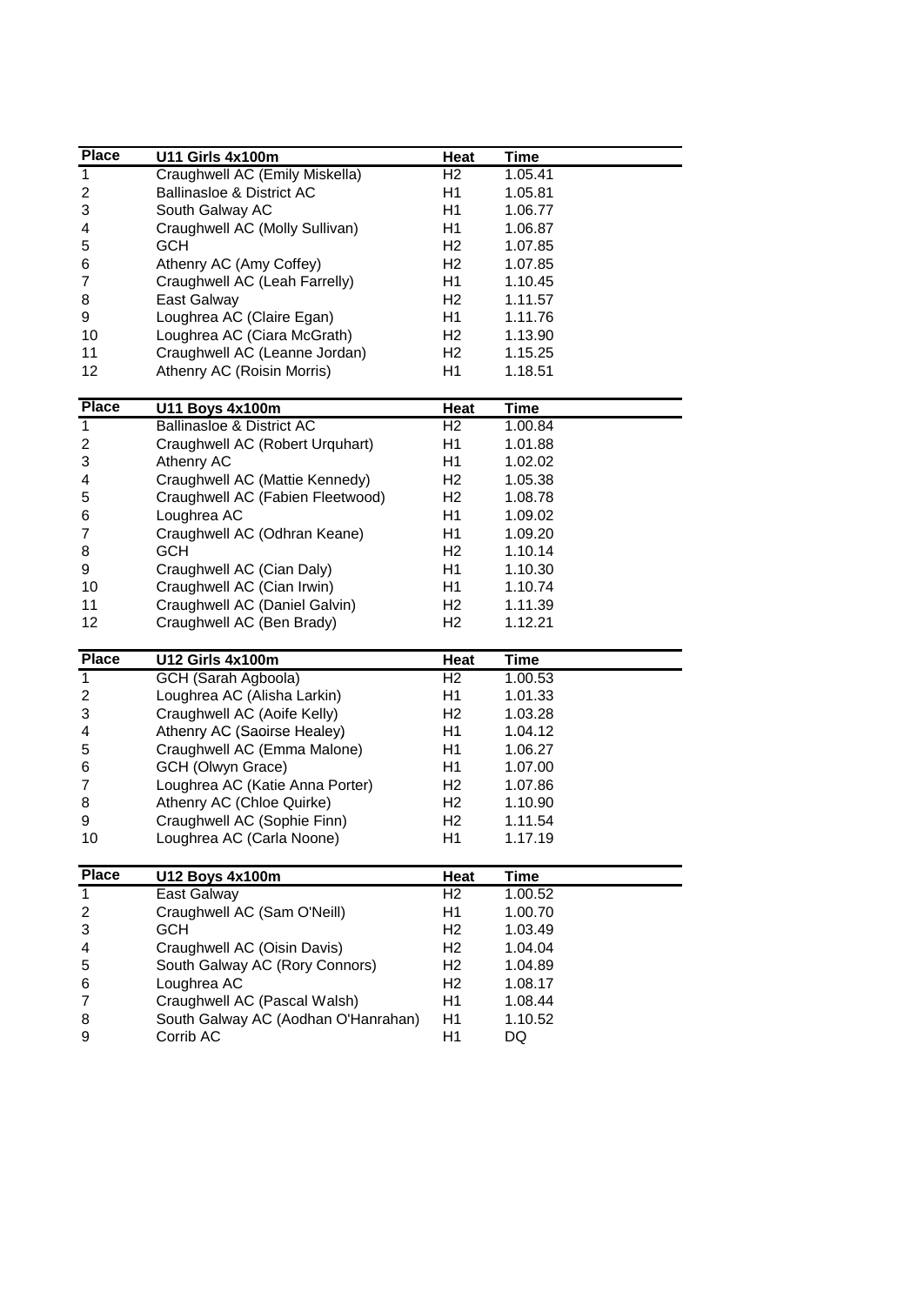| <b>Place</b>   | U9 Girls 60m                  | Club                                 | Heat                 | <b>Time</b> | <b>Combined</b> |
|----------------|-------------------------------|--------------------------------------|----------------------|-------------|-----------------|
| 1              | Kayla McKeon                  | <b>Ballinasloe &amp; District AC</b> | H <sub>3</sub>       | 10.77       | 21.90           |
|                | Aoibheann Fitzpatrick         | <b>Ballinasloe &amp; District AC</b> | H <sub>2</sub>       | 11.13       |                 |
| $\overline{2}$ | Aoibhe Donellan               | Craughwell AC                        | H <sub>3</sub>       | 11.13       | 22.46           |
|                | Rachel O'Callaghan            | Craughwell AC                        | H1                   | 11.33       |                 |
| 3              | Shannon McMenamin             | Athenry AC                           | H <sub>3</sub>       | 11.24       | 22.77           |
|                | Sarah Hession                 | Athenry AC                           | H1                   | 11.53       |                 |
| 4              | <b>Yvana Duffy</b>            | Craughwell AC                        | H <sub>3</sub>       | 11.45       | 23.07           |
|                | Isabella Boland               | Craughwell AC                        | H1                   | 11.62       |                 |
| 5              | Leah Clarke                   | <b>Ballinasloe &amp; District AC</b> | H <sub>3</sub>       | 11.56       | 23.21           |
|                | Ashlinn Arru                  | <b>Ballinasloe &amp; District AC</b> | H1                   | 11.65       |                 |
| 6              | Leah Hanley                   | South Galway AC                      | H1                   | 11.67       | 23.36           |
|                | Ellen Bermingham              | South Galway AC                      | H <sub>2</sub>       | 11.69       |                 |
| 7              | Sophie Gannon                 | Corrib AC                            | H1                   | 11.99       | 24.03           |
|                | Holly Vaughan                 | Corrib AC                            | H <sub>2</sub>       | 12.04       |                 |
| 8              | Keira Gilligan                | Craughwell AC                        | H <sub>2</sub>       | 11.80       | 24.36           |
|                | Sole Lopez                    | Craughwell AC                        | H <sub>2</sub>       | 12.56       |                 |
|                | Ciara McGrath                 | Loughrea AC                          | H <sub>3</sub>       | 11.09       |                 |
|                | Rhiannon Gorton               | Athenry AC                           | H <sub>2</sub>       | 12.07       |                 |
|                |                               |                                      |                      |             |                 |
| <b>Place</b>   | U9 Boys 60m                   | Club                                 | Heat                 | <b>Time</b> | <b>Combined</b> |
| $\overline{1}$ | Adam O'Halloran               | <b>Athenry AC</b>                    | H1                   | 10.97       | 22.23           |
|                | Aska Little                   | Athenry AC                           | H <sub>2</sub>       | 11.26       |                 |
| $\overline{c}$ | Michael Fallon                | Craughwell AC                        | H <sub>2</sub>       | 10.77       | 22.29           |
|                | Conor Gilligan                | Craughwell AC                        | H <sub>3</sub>       | 11.52       |                 |
| 3              | John McGauran                 | Corrib AC                            | H1                   | 10.71       | 22.32           |
|                | Eamon Fahy                    | Corrib AC                            | H <sub>3</sub>       | 11.61       |                 |
| 4              | Niall Jennings                | <b>Ballinasloe &amp; District AC</b> | H <sub>2</sub>       | 11.38       | 23.03           |
|                | Fionn Ryan                    | <b>Ballinasloe &amp; District AC</b> | H <sub>3</sub>       | 11.65       |                 |
| 5              | Ben Odwyer                    | Craughwell AC                        | H <sub>3</sub>       | 11.57       | 23.16           |
|                | Alan Zimmerer                 | Craughwell AC                        | H <sub>2</sub>       | 11.59       |                 |
| 6              | <b>Dillon Quirke</b>          | Athenry AC                           | H1                   | 11.60       | 23.29           |
|                | Senan Treacy                  | Athenry AC                           | H <sub>3</sub>       | 11.69       |                 |
| $\overline{7}$ | Darragh Byrne                 | South Galway AC                      | H1                   | 11.57       | 23.67           |
|                | Lucas Sheedy                  | South Galway AC                      | H <sub>2</sub>       | 12.10       |                 |
| 8              | Ben Tuohy                     | Loughrea AC                          | H <sub>2</sub>       | 11.43       | 23.83           |
|                | <b>Ben Porter</b>             | Loughrea AC                          | H <sub>3</sub>       | 12.40       |                 |
| 9              | <b>Patrick Nestor</b>         | South Galway AC                      | H <sub>3</sub>       | 12.22       | 25.46           |
|                | Liam Conneely                 | South Galway AC                      | H1                   | 13.24       |                 |
|                |                               |                                      |                      | 12.36       |                 |
|                |                               |                                      |                      |             |                 |
|                | Fionn Quirke<br>Shane Meagher | Craughwell AC<br><b>GCH</b>          | H <sub>1</sub><br>H1 | 12.40       |                 |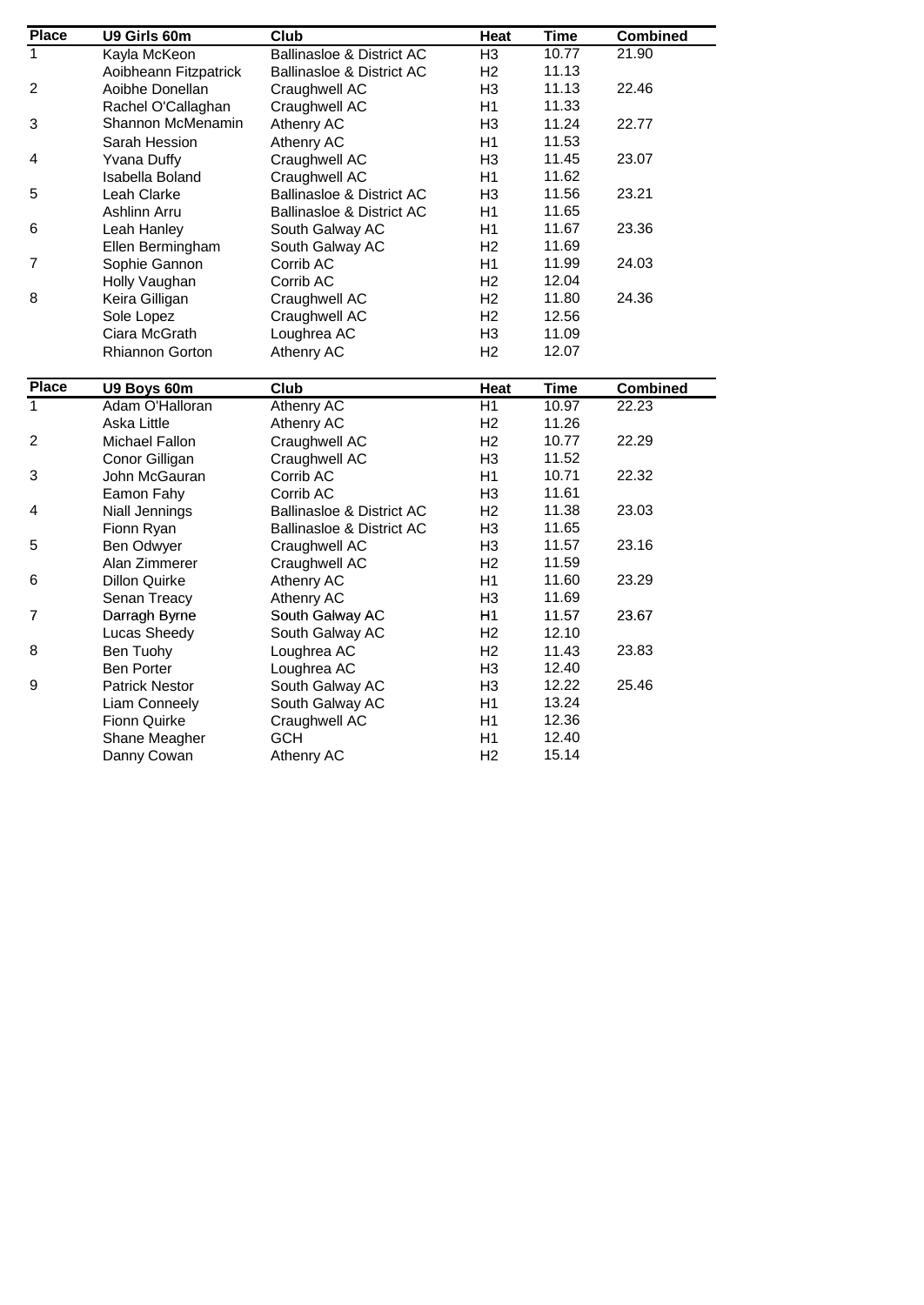| <b>Place</b>   | U10 Girls 60m         | Club                                 | Heat           | <b>Time</b> | <b>Combined</b>    |
|----------------|-----------------------|--------------------------------------|----------------|-------------|--------------------|
| $\mathbf{1}$   | Ava McKeon            | <b>Ballinasloe &amp; District AC</b> | H <sub>4</sub> | 10.05       | $21.\overline{14}$ |
|                | Caoimhe Ní Thuairisg  | <b>Ballinasloe &amp; District AC</b> | H <sub>5</sub> | 11.09       |                    |
| 1              | Sarah Byrne           | Craughwell AC                        | H <sub>3</sub> | 10.74       | 21.55              |
|                | Josie Fallon          | Craughwell AC                        | H <sub>3</sub> | 10.81       |                    |
| $\overline{c}$ | Caoimhe Farrell       | Loughrea AC                          | H1             | 10.85       | 23.34              |
|                | <b>Molly Kerrins</b>  | Loughrea AC                          | H <sub>5</sub> | 12.49       |                    |
| 3              | Sophie Farrell        | South Galway AC                      | H <sub>5</sub> | 10.93       | 22.06              |
|                | <b>Holly Corcoran</b> | South Galway AC                      | H1             | 11.13       |                    |
| 4              | Erin Kelly            | Craughwell AC                        | H <sub>5</sub> | 11.00       | 22.12              |
|                | <b>Mairead Tucker</b> | Craughwell AC                        | H1             | 11.12       |                    |
| 5              | Jade Whelton          | Craughwell AC                        | H <sub>5</sub> | 11.19       | 22.63              |
|                | Sadhbh Irwin          | Craughwell AC                        | H1             | 11.44       |                    |
| 6              | Sadbh McDonagh        | Athenry AC                           | H4             | 10.86       | 22.93              |
|                | Eabha Rohan           | Athenry AC                           | H <sub>3</sub> | 12.07       |                    |
| $\overline{7}$ | Shiofra Ni Scanlain   | <b>GCH</b>                           | H <sub>3</sub> | 11.02       | 23.10              |
|                | Erin Imbusch          | <b>GCH</b>                           | H <sub>2</sub> | 12.08       |                    |
| 8              | Grace Leen            | Craughwell AC                        | H1             | 11.59       | 23.22              |
|                | Ella Lyons            | Craughwell AC                        | H <sub>2</sub> | 11.63       |                    |
| 9              | Niamh Sheeran         | Craughwell AC                        | H <sub>2</sub> | 11.63       | 23.33              |
|                | Hannah Jennings       | Craughwell AC                        | H <sub>4</sub> | 11.70       |                    |
| 10             | Helen Callaghan       | Craughwell AC                        | H <sub>5</sub> | 11.76       | 23.61              |
|                | Aoibhe Stephens       | Craughwell AC                        | H4             | 11.85       |                    |
| 11             | Chloe Allen           | Craughwell AC                        | H <sub>3</sub> | 12.02       | 24.05              |
|                | Abbie Rooney          | Craughwell AC                        | H <sub>4</sub> | 12.03       |                    |
| 12             | Ciara Moloney         | South Galway AC                      | H <sub>4</sub> | 12.06       | 24.15              |
|                | <b>Holly Corcoran</b> | South Galway AC                      | H <sub>2</sub> | 12.09       |                    |
| 13             | Jeanna Mahon          | Athenry AC                           | H1             | 12.18       | 24.37              |
|                | <b>Grace Maloney</b>  | Athenry AC                           | H1             | 12.19       |                    |
| 14             | Alanna Grogan         | Craughwell AC                        | H <sub>2</sub> | 12.21       | 24.64              |
|                | Aleisha Callanan      | Craughwell AC                        | H <sub>2</sub> | 12.43       |                    |
| 15             | Abigal O'Shea         | Athenry AC                           | H <sub>2</sub> | 12.28       | 24.75              |
|                | Mia Lukine            | Athenry AC                           | H <sub>5</sub> | 12.47       |                    |
|                | Niamh Lennon          | East Galway AC                       | H <sub>4</sub> | 10.11       |                    |
|                | ?                     | Corrib AC                            | H <sub>3</sub> | 11.77       |                    |
|                | <b>Emily Derrane</b>  | South Galway AC                      | H <sub>3</sub> | 12.11       |                    |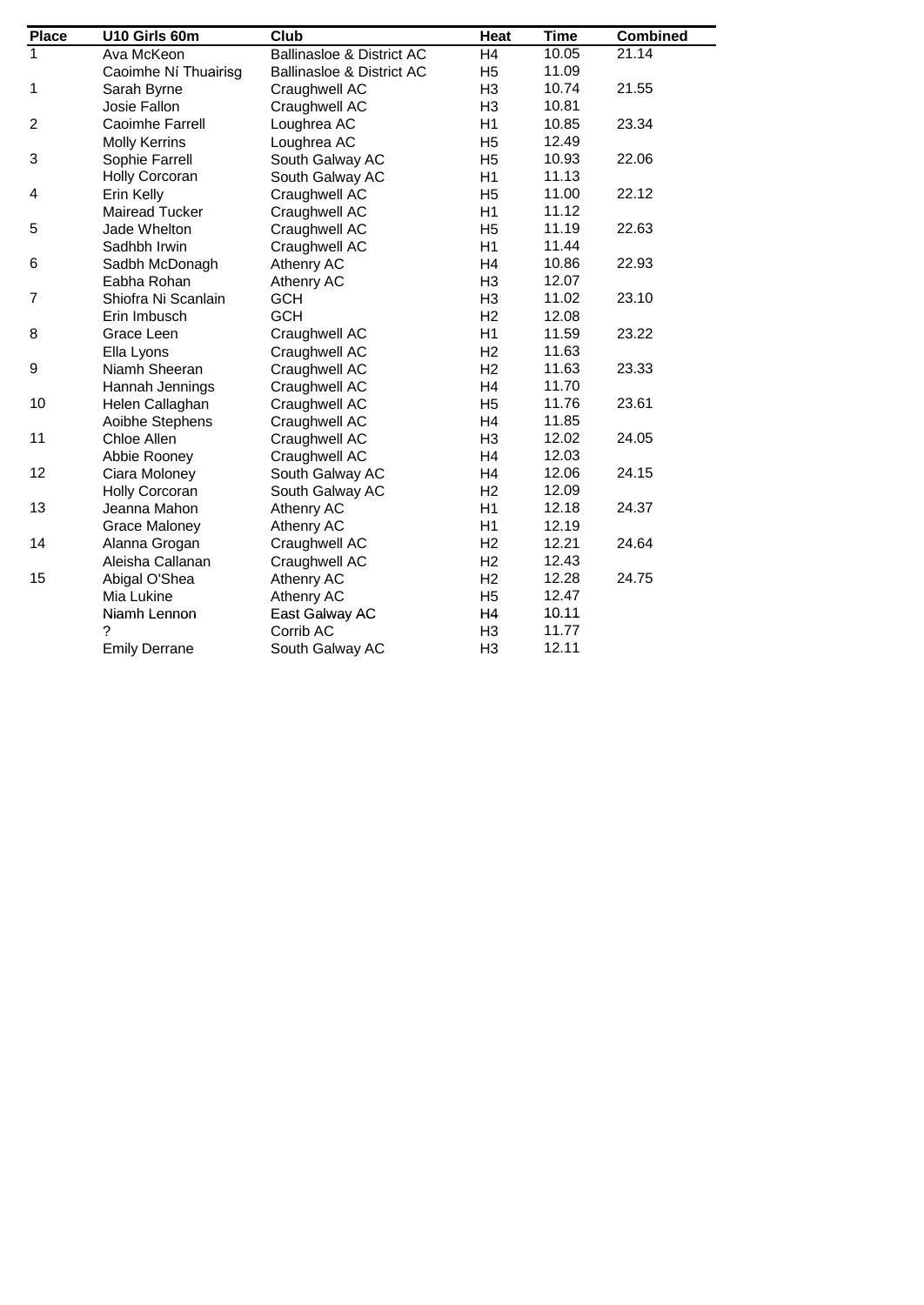| <b>Place</b>            | U10 Boys 60m           | Club                                 | Heat           | <b>Time</b> | <b>Combined</b> |
|-------------------------|------------------------|--------------------------------------|----------------|-------------|-----------------|
| $\mathbf{1}$            | Stephen Mannion        | South Galway AC                      | H4             | 9.88        | 19.77           |
|                         | David Mannion          | South Galway AC                      | H <sub>3</sub> | 9.89        |                 |
| $\overline{c}$          | Cailim McDonagh        | <b>GCH</b>                           | H1             | 10.25       | 20.95           |
|                         | Sean Dunne             | <b>GCH</b>                           | H <sub>2</sub> | 10.70       |                 |
| 3                       | Cian Lavan             | Craughwell AC                        | H <sub>2</sub> | 10.38       | 21.10           |
|                         | Mark Walsh             | Craughwell AC                        | H <sub>3</sub> | 10.72       |                 |
| $\overline{\mathbf{4}}$ | Mark Kilkenny          | <b>Ballinasloe &amp; District AC</b> | H4             | 10.51       | 21.31           |
|                         | Eoin Connell           | <b>Ballinasloe &amp; District AC</b> | H <sub>3</sub> | 10.80       |                 |
| 5                       | Evan Deely             | Loughrea AC                          | H <sub>3</sub> | 10.74       | 21.51           |
|                         | Daniel Keane           | Loughrea AC                          | H2             | 10.77       |                 |
| 6                       | Sean Cunningham        | South Galway AC                      | H1             | 10.45       | 21.52           |
|                         | Conor Murphy           | South Galway AC                      | H <sub>5</sub> | 11.07       |                 |
| $\overline{7}$          | Mark O'Halloran        | Athenry AC                           | H <sub>2</sub> | 10.56       | 21.57           |
|                         | <b>Cathal Lally</b>    | Athenry AC                           | H1             | 11.01       |                 |
| 8                       | Odhran Gilligan        | Craughwell AC                        | H <sub>5</sub> | 10.82       | 21.66           |
|                         | Ryan O'Donnell         | Craughwell AC                        | H1             | 10.84       |                 |
| 9                       | Fiachra Bond           | Craughwell AC                        | H1             | 10.89       | 21.81           |
|                         | Eoghan Lohan           | Craughwell AC                        | H <sub>5</sub> | 10.92       |                 |
| 10                      | Jacob Conroy           | CLConamara                           | H <sub>5</sub> | 10.59       | 21.83           |
|                         | Oisin Fitzpatrick      | CLConamara                           | H <sub>4</sub> | 11.24       |                 |
| 11                      | Daniel Galvin          | Craughwell AC                        | H <sub>5</sub> | 11.02       | 22.06           |
|                         | <b>Cormac Conneely</b> | Craughwell AC                        | H <sub>4</sub> | 11.04       |                 |
| 12                      | Robert McKenna         | <b>GCH</b>                           | H1             | 10.92       | 22.34           |
|                         | Danny Breen            | <b>GCH</b>                           | H <sub>4</sub> | 11.42       |                 |
| 13                      | Ryan McDonnell         | Craughwell AC                        | H <sub>2</sub> | 11.15       | 22.59           |
|                         | Shane Concannon        | Craughwell AC                        | H <sub>4</sub> | 11.44       |                 |
| 14                      | KentO'O' Connor        | Corrib AC                            | H <sub>2</sub> | 11.10       | 22.61           |
|                         | Donal Henderson        | Corrib AC                            | H <sub>3</sub> | 11.51       |                 |
| 15                      | Gearoid Burke          | <b>GCH</b>                           | H <sub>5</sub> | 12.09       | 24.21           |
|                         | Ruairi Breathnach      | <b>GCH</b>                           | H <sub>3</sub> | 12.12       |                 |
| 16                      | Dylan Corcoran         | South Galway AC                      | H1             | 12.25       | 24.70           |
|                         | Sean Malone            | South Galway AC                      | H <sub>2</sub> | 12.45       |                 |
|                         | <b>Cathal Duffy</b>    | Loughrea AC                          | H4             | 11.18       |                 |
|                         | Alan O' Connell        | Corrib AC                            | H1             | 11.94       |                 |
|                         | <b>Matthew Mears</b>   | South Galway AC                      | H <sub>3</sub> | 12.63       |                 |
|                         | Aaron Flynn            | Craughwell AC                        | H <sub>5</sub> | 13.31       |                 |
|                         | Tom Donnellan          | <b>GCH</b>                           | H <sub>4</sub> | nt 8h       |                 |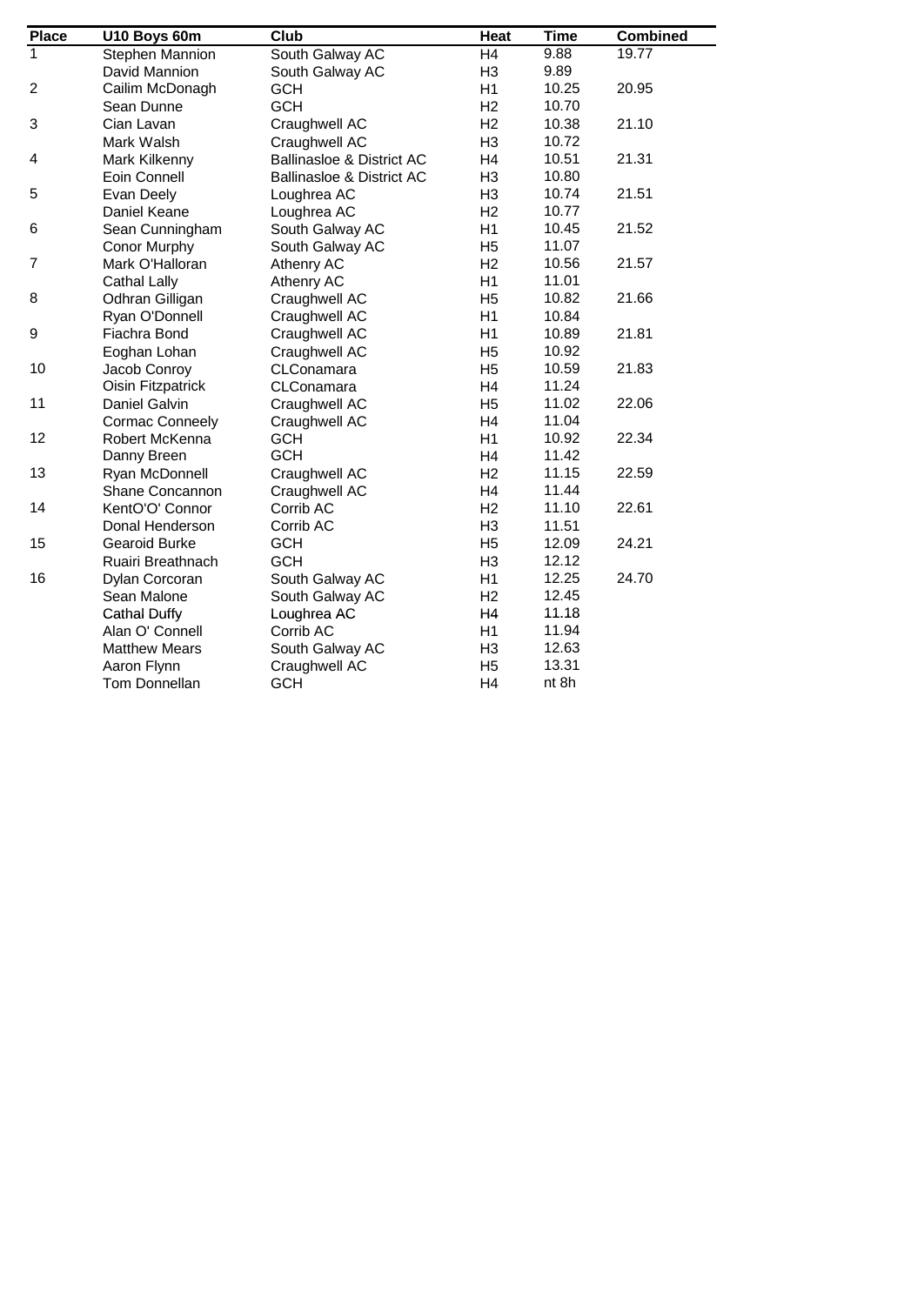| <b>Place</b>   | U11 Girls 60m                      | $C$ lub                              | Heat                             | <b>Time</b>    | <b>Combined</b> |
|----------------|------------------------------------|--------------------------------------|----------------------------------|----------------|-----------------|
| 1              | Emma Moore                         | <b>GCH</b>                           | H <sub>5</sub>                   | 9.38           | 19.40           |
|                | Aoibheann Costello                 | <b>GCH</b>                           | H <sub>1</sub>                   | 10.02          |                 |
| $\overline{2}$ | Roisin Dalton                      | South Galway AC                      | H <sub>5</sub>                   | 10.13          | 20.63           |
|                | Leah Mulcair                       | South Galway AC                      | H <sub>4</sub>                   | 10.50          |                 |
| 3              | Emma Mitchell                      | <b>Ballinasloe &amp; District AC</b> | H4                               | 10.43          | 20.87           |
|                |                                    |                                      |                                  | 10.44          |                 |
|                | Shauna Mitchell                    | <b>Ballinasloe &amp; District AC</b> | H <sub>3</sub>                   |                |                 |
| 4              | Zoe Griffin                        | Athenry AC                           | H <sub>2</sub>                   | 10.45          | 20.93           |
|                | Aoife Wall                         | Athenry AC                           | H <sub>3</sub>                   | 10.48          |                 |
| 5              | Claire Egan                        | Loughrea AC                          | H <sub>2</sub>                   | 10.56          | 21.25           |
|                | Seafra Lynch                       | Loughrea AC                          | H <sub>3</sub>                   | 10.69          |                 |
| 6              | <b>Alex Slamas</b>                 | Craughwell AC                        | H1                               | 10.59          | 21.31           |
|                | Hannah Whelan                      | Craughwell AC                        | H <sub>3</sub>                   | 10.72          |                 |
| 7              | Hannah Hynes                       | Craughwell AC                        | H <sub>5</sub>                   | 10.72          | 21.56           |
|                | Eve Ayo                            | Craughwell AC                        | H <sub>2</sub>                   | 10.84          |                 |
| 8              | Gillian McGrath                    | <b>GCH</b>                           | H <sub>2</sub>                   | 10.33          | 21.97           |
|                | Cliona mcLoughlin                  | <b>GCH</b>                           | H <sub>3</sub>                   | 11.64          |                 |
| 9              | Aoilbhe Murray                     | Athenry AC                           | H <sub>2</sub>                   | 10.73          | 22.02           |
|                | Amy Coffey                         | Athenry AC                           | H <sub>1</sub>                   | 11.29          |                 |
| 10             | Ella Murphy                        | South Galway AC                      | H <sub>3</sub>                   | 11.06          | 22.19           |
|                |                                    |                                      | H <sub>2</sub>                   | 11.13          |                 |
|                | Olivia Cure                        | South Galway AC                      |                                  |                |                 |
| 11             | Oliwia Koman                       | Craughwell AC                        | H <sub>4</sub>                   | 11.05          | 22.21           |
|                | Regina Maduka                      | Craughwell AC                        | H1                               | 11.16          |                 |
| 12             | Ciara Jordan                       | East Galway AC                       | H <sub>4</sub>                   | 11.11          | 22.39           |
|                | Erin Flaherty                      | East Galway AC                       | H1                               | 11.28          |                 |
| 13             | Georgia McDonnell                  | Loughrea AC                          | H1                               | 10.82          | 22.47           |
|                | Carla Noone                        | Loughrea AC                          | H <sub>4</sub>                   | 11.65          |                 |
| 14             | <b>Roisin Morris</b>               | Athenry AC                           | H <sub>5</sub>                   | 11.38          | 23.47           |
|                | Grainne McCosker                   | Athenry AC                           | H1                               | 12.09          |                 |
|                | Maebh Walsh                        | Corrib AC                            | H <sub>3</sub>                   | 10.35          |                 |
|                | Maeve Reynolds                     | <b>Ballinasloe &amp; District AC</b> | H <sub>5</sub>                   | 11.01          |                 |
|                | Rosa Kelly                         | CLConamara                           | H <sub>2</sub>                   | 11.23          |                 |
|                | <b>Grace Mulry</b>                 | East Galway AC                       | H <sub>5</sub>                   | 11.72          |                 |
|                | <b>Roisin Farrell</b>              | Loughrea AC                          | H <sub>5</sub>                   | 11.73          |                 |
|                | Emma Kelly                         | Athenry AC                           | H <sub>4</sub>                   | 12.19          |                 |
|                | <b>Aoife Davitt</b>                | <b>GCH</b>                           | H <sub>4</sub>                   | 13.00          |                 |
|                |                                    |                                      |                                  |                |                 |
| <b>Place</b>   | U11 Boys 60m                       | Club                                 | Heat                             | <b>Time</b>    | <b>Combined</b> |
| 1              | <b>Shane Fitzpatrick</b>           | <b>Ballinasloe &amp; District AC</b> | H <sub>3</sub>                   | 9.32           | 18.70           |
|                | Charlie Naughton                   | <b>Ballinasloe &amp; District AC</b> | H1                               | 9.38           |                 |
| $\overline{c}$ | Adam Molloy                        | Athenry AC                           | H4                               | 9.68           | 19.53           |
|                | Calum Healy                        | Athenry AC                           | H <sub>3</sub>                   | 9.85           |                 |
| 3              | Conor Hoade                        | Craughwell AC                        | H4                               | 9.67           | 19.70           |
|                | <b>Niall Cummins</b>               | Craughwell AC                        | H <sub>2</sub>                   | 10.03          |                 |
| 4              |                                    | Athenry AC                           | H1                               | 9.90           | 19.81           |
|                | Finn McIntyre                      |                                      |                                  |                |                 |
|                | Darragh McNeelis                   | Athenry AC                           | H <sub>2</sub>                   | 9.91           |                 |
| 5              | <b>Conor Harley</b>                | <b>Ballinasloe &amp; District AC</b> | H <sub>4</sub>                   | 9.80           | 19.82           |
|                | Joseph Tierney                     | <b>Ballinasloe &amp; District AC</b> | H <sub>2</sub>                   | 10.02          |                 |
| 6              | Lukas Schukat                      | Craughwell AC                        | H1                               | 10.05          | 20.36           |
|                | Kieran O'Connor                    | Craughwell AC                        | H <sub>3</sub>                   | 10.31          |                 |
| 7              | Mattie Kennedy                     | Craughwell AC                        | H <sub>3</sub>                   | 10.41          | 20.84           |
|                | Robert Urquhart                    | Craughwell AC                        | H <sub>3</sub>                   | 10.43          |                 |
| 8              | Conor Gannon                       | Corrib AC                            | H <sub>2</sub>                   | 10.22          | 21.06           |
|                | Raef Ford                          | Corrib AC                            | H <sub>3</sub>                   | 10.84          |                 |
| 9              | Cian Irwin                         | Craughwell AC                        | H <sub>2</sub>                   | 10.60          | 21.41           |
|                | <b>Nigel Kelly</b>                 | Craughwell AC                        | H1                               | 10.81          |                 |
| 10             | OdhranKeane                        | Craughwell AC                        | H1                               | 10.82          | 21.67           |
|                | Michael Trehy                      | Craughwell AC                        | H <sub>2</sub>                   | 10.85          |                 |
| 11             | Ryan Trill                         | <b>GCH</b>                           | H <sub>2</sub>                   | 10.70          | 21.80           |
|                | Conor McLoughlin                   | <b>GCH</b>                           | H1                               | 11.10          |                 |
| 12             | Fabien Fleetwood                   |                                      | H <sub>4</sub>                   | 11.02          | 22.21           |
|                |                                    | Craughwell AC                        | H1                               | 11.19          |                 |
|                | Tiarnan Leen                       | Craughwell AC                        |                                  |                |                 |
|                | <b>Cathal Kelly</b><br>Conor Burke | Craughwell AC<br><b>GCH</b>          | H <sub>4</sub><br>H <sub>4</sub> | 11.22<br>11.80 |                 |
|                |                                    |                                      |                                  |                |                 |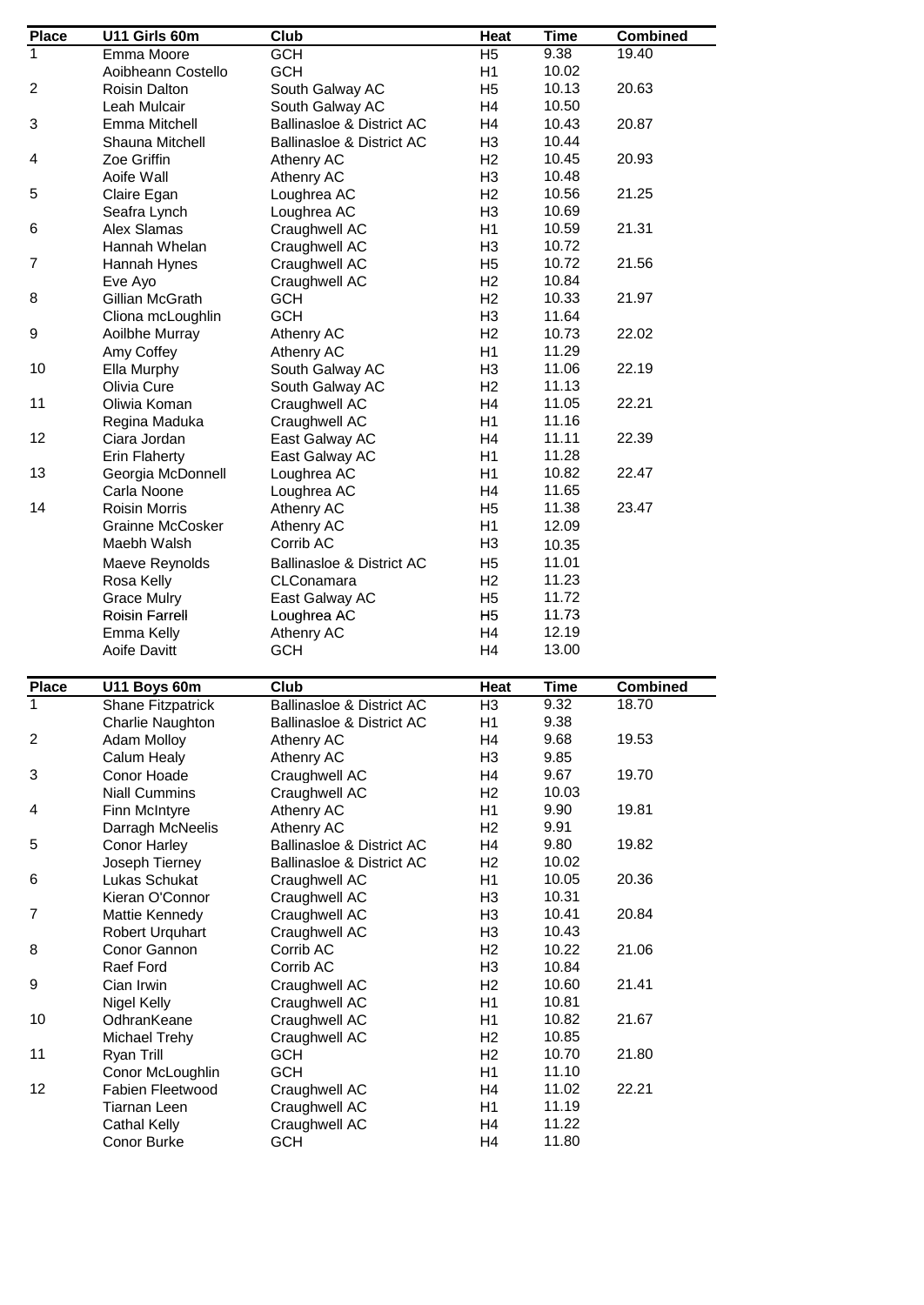| <b>Place</b>   | U12 Girls 60m           | Club                      | <b>Heat</b>    | <b>Time</b> |
|----------------|-------------------------|---------------------------|----------------|-------------|
| $\overline{1}$ | Sarah Agboola           | <b>GCH</b>                | H1             | 9.45        |
|                |                         |                           |                | 9.51        |
| 2              | <b>Chellene Trill</b>   | <b>GCH</b>                | H <sub>4</sub> |             |
| 3              | <b>Eimear Rowe</b>      | <b>GCH</b>                | H <sub>2</sub> | 9.58        |
| 4              | Jessica Conroy          | CLConamara                | H <sub>3</sub> | 9.64        |
| 5              | Alisha Larkin           | Loughrea AC               | H <sub>3</sub> | 9.64        |
| 6              | Aoife Kelly             | Craughwell AC             | H1             | 9.78        |
| $\overline{7}$ | Aibhe-Lisa Hanney       | <b>GCH</b>                | H1             | 9.94        |
|                |                         |                           |                |             |
| 8              | Hannah King             | <b>GCH</b>                | H <sub>5</sub> | 10.15       |
| 9              | Kaci Moran              | Athenry AC                | H <sub>1</sub> | 10.16       |
| 10             | <b>Emma Stewart</b>     | Loughrea AC               | H <sub>4</sub> | 10.23       |
| 10             | Ailbhe Doyle            | Craughwell AC             | H <sub>4</sub> | 10.23       |
| 12             | Erin Dolan              | Craughwell AC             | H <sub>2</sub> | 10.24       |
| 13             |                         |                           |                | 10.25       |
|                | <b>Denise Deely</b>     | Loughrea AC               | H <sub>1</sub> |             |
| 14             | Emma Jane Moran         | Craughwell AC             | H <sub>2</sub> | 10.26       |
| 14             | Nadine McNenamin        | Athenry AC                | H <sub>4</sub> | 10.26       |
| 16             | Ellie Cronin            | Athenry AC                | H <sub>3</sub> | 10.32       |
| 17             | Emma Malone             | Craughwell AC             | H <sub>3</sub> | 10.35       |
| 18             | Ciara Hughes            | Craughwell AC             | H <sub>3</sub> | 10.53       |
|                |                         |                           |                |             |
| 19             | <b>Ella Farrell</b>     | South Galway AC           | H <sub>5</sub> | 10.54       |
| 20             | Laura Kenny             | Athenry AC                | H <sub>2</sub> | 10.82       |
| 21             | Kate Murphy             | Craughwell AC             | H <sub>1</sub> | 10.83       |
| 22             | Tara McKeon             | Ballinasloe & District AC | H <sub>2</sub> | 10.93       |
| 23             | <b>Chloe Quirke</b>     | Athenry AC                | H1             | 10.95       |
|                |                         |                           |                |             |
| 24             | Aoife Dunworth          | CLConamara                | H <sub>4</sub> | 11.04       |
| 25             | <b>Therese Kinnevey</b> | Corrib AC                 | H4             | 11.05       |
| 26             | <b>Edel Lally</b>       | East Galway AC            | H <sub>2</sub> | 11.11       |
| 27             | Olwyn Grace             | <b>GCH</b>                | H <sub>3</sub> | 11.21       |
| 28             | Roisin Moloney          | South Galway AC           | H <sub>3</sub> | 11.23       |
| 29             |                         | <b>GCH</b>                | H <sub>2</sub> | 11.28       |
|                | Joanna Healy            |                           |                |             |
| 30             | Aoibhe Lohan            | Craughwell AC             | H1             | 11.35       |
| 31             | Maebh Keogh             | Corrib AC                 | H <sub>3</sub> | 11.39       |
| 32             | Lauren McNally          | Craughwell AC             | H4             | 11.59       |
| 33             | Rebecca Derrane         | South Galway AC           | H4             | 11.65       |
| 34             | Erin O'Donnell          | Craughwell AC             | H <sub>5</sub> | 11.90       |
|                |                         |                           |                |             |
| 35             | Niamh Griffin           | Craughwell AC             | H <sub>5</sub> | 11.93       |
| 36             | Clarie Lebranche        | Loughrea AC               | H <sub>5</sub> | 11.98       |
| 37             | Sarah Lukina            | Athenry AC                | H <sub>5</sub> | 12.03       |
| 38             | Sophie Finn             | Craughwell AC             | H <sub>2</sub> | 12.08       |
| 39             | Amy McEvoy              | Corrib AC                 | H <sub>5</sub> | 12.98       |
| <b>Place</b>   | U12 Boys 60m            | Club                      |                | <b>Time</b> |
| $\overline{1}$ | Shaun Gilligan          | Craughwell AC             | H <sub>2</sub> | 9.31        |
|                |                         |                           |                |             |
| 2              | Louis Corr              | <b>GCH</b>                | H <sub>2</sub> | 9.34        |
| 3              | <b>Rory Connors</b>     | South Galway AC           | H <sub>3</sub> | 9.49        |
| 4              | Sam O'Neill             | Craughwell AC             | H <sub>1</sub> | 9.58        |
| 5              | <b>Thady Moran</b>      | East Galway AC            | H4             | 9.65        |
| 6              | Geordan Mangan          | Athenry AC                | H1             | 9.71        |
| $\overline{7}$ | <b>Ethan Earls</b>      |                           | H <sub>4</sub> | 9.76        |
|                |                         | Loughrea AC               |                |             |
| 8              | Liam Lennon             | East Galway AC            | H <sub>3</sub> | 9.84        |
| 9              | Ben Lalor               | Craughwell AC             | H <sub>4</sub> | 9.97        |
| 10             | Lennan Doyle            | East Galway AC            | H1             | 9.98        |
| 10             | Darragh Burke           | East Galway AC            | H <sub>2</sub> | 9.98        |
| 12             | Jamie Burke             | East Galway AC            | H <sub>3</sub> | 9.99        |
|                |                         |                           |                |             |
| 13             | Padraig Martyn          | Craughwell AC             | H <sub>3</sub> | 10.04       |
| 14             | ?                       | ?                         | H <sub>2</sub> | 10.26       |
| 15             | Ethan reddington        | Loughrea AC               | H <sub>3</sub> | 10.48       |
| 16             | Pascal Walsh            | Craughwell AC             | H1             | 10.51       |
| 17             | Cathal Conneely         | Craughwell AC             | H <sub>3</sub> | 10.57       |
|                |                         |                           |                |             |
| 18             | Liam Leen               | Craughwell AC             | H <sub>2</sub> | 10.82       |
| 19             | Oisin Davis             | Craughwell AC             | H4             | 10.87       |
| 20             | Aodhan O'Hanrahan       | South Galway AC           | H <sub>1</sub> | 10.91       |
| 21             | Iarlais Mackin          | Corrib AC                 | H4             | 10.92       |
| 22             | Tommy Lee Faherty       | <b>GCH</b>                | H1             | 10.93       |
|                |                         |                           |                |             |
| 23             | <b>Ben Mulcair</b>      | South Galway AC           | H <sub>2</sub> | 10.94       |
| 24             | Joe Mears               | South Galway AC           | H <sub>2</sub> | 10.97       |
| 25             | Liam Gaughan            | South Galway AC           | H <sub>3</sub> | 10.98       |
| 25             | <b>Tiernan Conneely</b> | Corrib AC                 | H <sub>4</sub> | 10.98       |
| 27             | Kieran Byrne            | South Galway AC           | H1             | 10.99       |
| 28             | <b>Rory Connors</b>     | South Galway AC           |                | 11.01       |
|                |                         |                           | H4             |             |
| 29             | Daniel Malone           | South Galway AC           | H4             | 12.08       |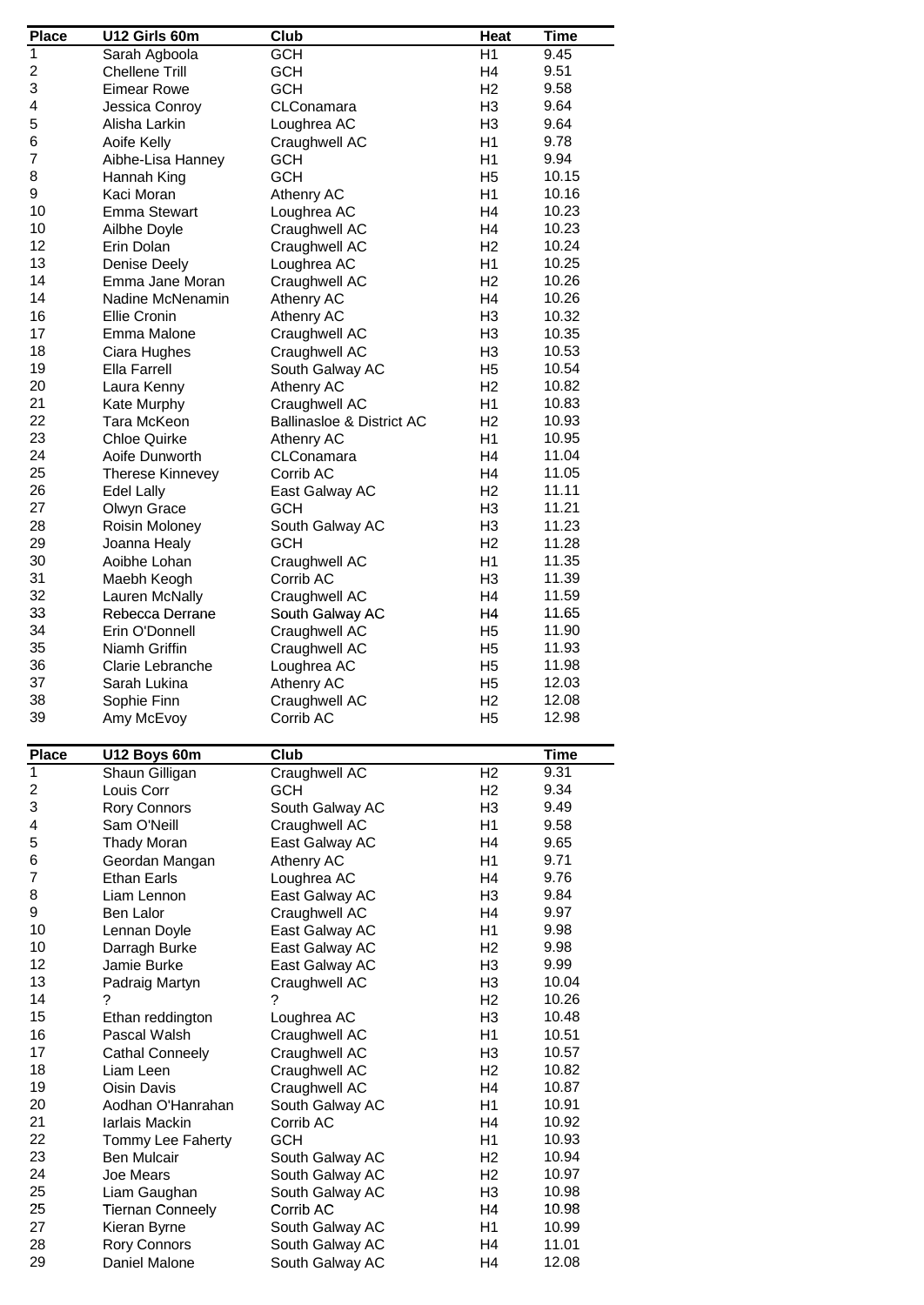| <b>Place</b>                                                                            | U9 Girls 300m             | Club                                 | Heat           | <b>Time</b> | <b>Combined</b> |
|-----------------------------------------------------------------------------------------|---------------------------|--------------------------------------|----------------|-------------|-----------------|
| $\mathbf{1}$                                                                            | Aoibheann Fitzpatrick     | <b>Ballinasloe &amp; District AC</b> | H <sub>2</sub> | 00:58.78    | 02:02.32        |
|                                                                                         | Kayla McKeon              | <b>Ballinasloe &amp; District AC</b> | H <sub>2</sub> | 01:03.54    |                 |
| $\overline{c}$                                                                          | Siobhan Carr              | Craughwell AC                        | H1             | 01:01.41    | 02:05.64        |
|                                                                                         | Rachel O'Callaghan        | Craughwell AC                        | H1             | 01:04.23    |                 |
| 3                                                                                       | Shannon McMenamin         | Athenry AC                           | H1             | 01:00.65    | 02:09.49        |
|                                                                                         | Isabelle Mangan           | Athenry AC                           | H <sub>2</sub> | 01:08.84    |                 |
| 4                                                                                       | Chloe Hallinan            | Craughwell AC                        | H <sub>2</sub> | 01:05.11    | 02:15.06        |
|                                                                                         | Keira Gilligan            | Craughwell AC                        | H1             | 01:09.95    |                 |
| 5                                                                                       | Abaigh Molloy             | Craughwell AC                        | H <sub>2</sub> | 01:09.98    | 02:21.20        |
|                                                                                         | Aoibhe Donellan           | Craughwell AC                        | H <sub>2</sub> | 01:11.22    |                 |
| 6                                                                                       | Sarah Hession             | Athenry AC                           | H <sub>2</sub> | 01:10.13    | 02:23.14        |
|                                                                                         | Rhiannon Gorton           | Athenry AC                           | H1             | 01:13.01    |                 |
| 7                                                                                       | Grace Lynch               | Craughwell AC                        | H1             |             | 02:24.13        |
|                                                                                         |                           |                                      |                | 01:11.69    |                 |
|                                                                                         | Holly O'Boyle             | Craughwell AC                        | H <sub>2</sub> | 01:12.44    |                 |
| 8                                                                                       | <b>Grace Keaveney</b>     | Craughwell AC                        | H1             | 01:12.56    | 02:27.37        |
|                                                                                         | <b>Tara Molloy</b>        | Craughwell AC                        | H1             | 01:14.81    |                 |
| 9                                                                                       | Eva Kelleher              | Craughwell AC                        | H <sub>2</sub> | 01:14.97    | 02:31.20        |
|                                                                                         | Laoise NicAindreasa       | Craughwell AC                        | H <sub>2</sub> | 01:16.23    |                 |
| 10                                                                                      | Niamh Costello            | Craughwell AC                        | H1             | 01:16.61    | 02:34.60        |
|                                                                                         | Nicole Clarke             | Craughwell AC                        | H1             | 01:17.99    |                 |
| 11                                                                                      | Isabelle Magee            | Craughwell AC                        | H <sub>2</sub> | 01:21.66    | 02:47.08        |
|                                                                                         | <b>Catherine Gorman</b>   | Craughwell AC                        | H <sub>2</sub> | 01:25.42    |                 |
|                                                                                         | Ellen Bermingham          | South Galway AC                      | H1             | 01:06.09    |                 |
|                                                                                         | Leah Clarke               | Ballinasloe & District AC            | H1             | 01:07.35    |                 |
|                                                                                         | Ciara Davitt              | <b>GCH</b>                           | H1             | 01:15.81    |                 |
|                                                                                         | <b>Bronagh Deeley</b>     | Athenry AC                           | H1             | 01:15.96    |                 |
|                                                                                         | <b>Isabelle Birkett</b>   | Craughwell AC                        | H <sub>2</sub> | 01:26.81    |                 |
|                                                                                         |                           |                                      |                |             |                 |
|                                                                                         |                           |                                      |                |             |                 |
|                                                                                         | U9 Boys 300m              | Club                                 | Heat           | <b>Time</b> | <b>Combined</b> |
|                                                                                         | Adam O'Halloran           | <b>Athenry AC</b>                    | H <sub>2</sub> | 00:57.29    | 01:56.43        |
|                                                                                         | Senan Treacy              | Athenry AC                           | H <sub>2</sub> | 00:59.14    |                 |
|                                                                                         | Evan Moran                | Craughwell AC                        | H <sub>2</sub> | 00:56.55    | 01:57.01        |
|                                                                                         | Michael Fallon            | Craughwell AC                        | H1             | 01:00.46    |                 |
|                                                                                         | Liam O'Connell            | Craughwell AC                        | H1             | 01:00.83    | 02:02.02        |
|                                                                                         | Cillian Horan             | Craughwell AC                        | H <sub>2</sub> | 01:01.19    |                 |
|                                                                                         | John McGauran             | Corrib AC                            | H <sub>2</sub> | 00:58.81    | 02:02.64        |
|                                                                                         | Eamon Fahy                | Corrib AC                            | H1             | 01:03.83    |                 |
|                                                                                         | <b>Niall Jennings</b>     | <b>Ballinasloe &amp; District AC</b> | H1             | 01:00.87    | 02:07.15        |
|                                                                                         | Fionn Ryan                | <b>Ballinasloe &amp; District AC</b> | H <sub>2</sub> | 01:06.28    |                 |
|                                                                                         | Cormac McFadden           | Craughwell AC                        | H2             | 01:03.58    | 02:10.87        |
|                                                                                         | Alan Zimmerer             | Craughwell AC                        | H1             | 01:07.29    |                 |
|                                                                                         | Aska Little               | Athenry AC                           | H1             | 01:05.23    | 02:14.70        |
|                                                                                         | Dillon Quirke             | Athenry AC                           | H <sub>2</sub> | 01:09.47    |                 |
|                                                                                         | Cormac Regan              | Craughwell AC                        | H <sub>2</sub> | 01:07.67    | 02:24.63        |
|                                                                                         | <b>Cathal Fitzpatrick</b> | Craughwell AC                        | H1             | 01:16.96    |                 |
|                                                                                         | <b>Patrick Nestor</b>     | South Galway AC                      | H <sub>2</sub> |             |                 |
|                                                                                         |                           |                                      | H1             | 01:13.03    | 02:36.25        |
|                                                                                         | Liam Conneely             | South Galway AC                      |                | 01:23.22    |                 |
|                                                                                         | <b>Fionn Quirke</b>       | Craughwell AC                        | H1             | 01:19.28    | 03:01.14        |
|                                                                                         | Ben Trehy                 | Craughwell AC                        | H <sub>2</sub> | 01:41.86    |                 |
| <b>Place</b><br>$\mathbf{1}$<br>$\overline{c}$<br>3<br>4<br>5<br>6<br>7<br>8<br>9<br>10 | Shane Meagher             | <b>GCH</b>                           | H1             | 01:11.95    |                 |
|                                                                                         | Danny Cowan               | Athenry AC                           | H1             | 01:47.43    |                 |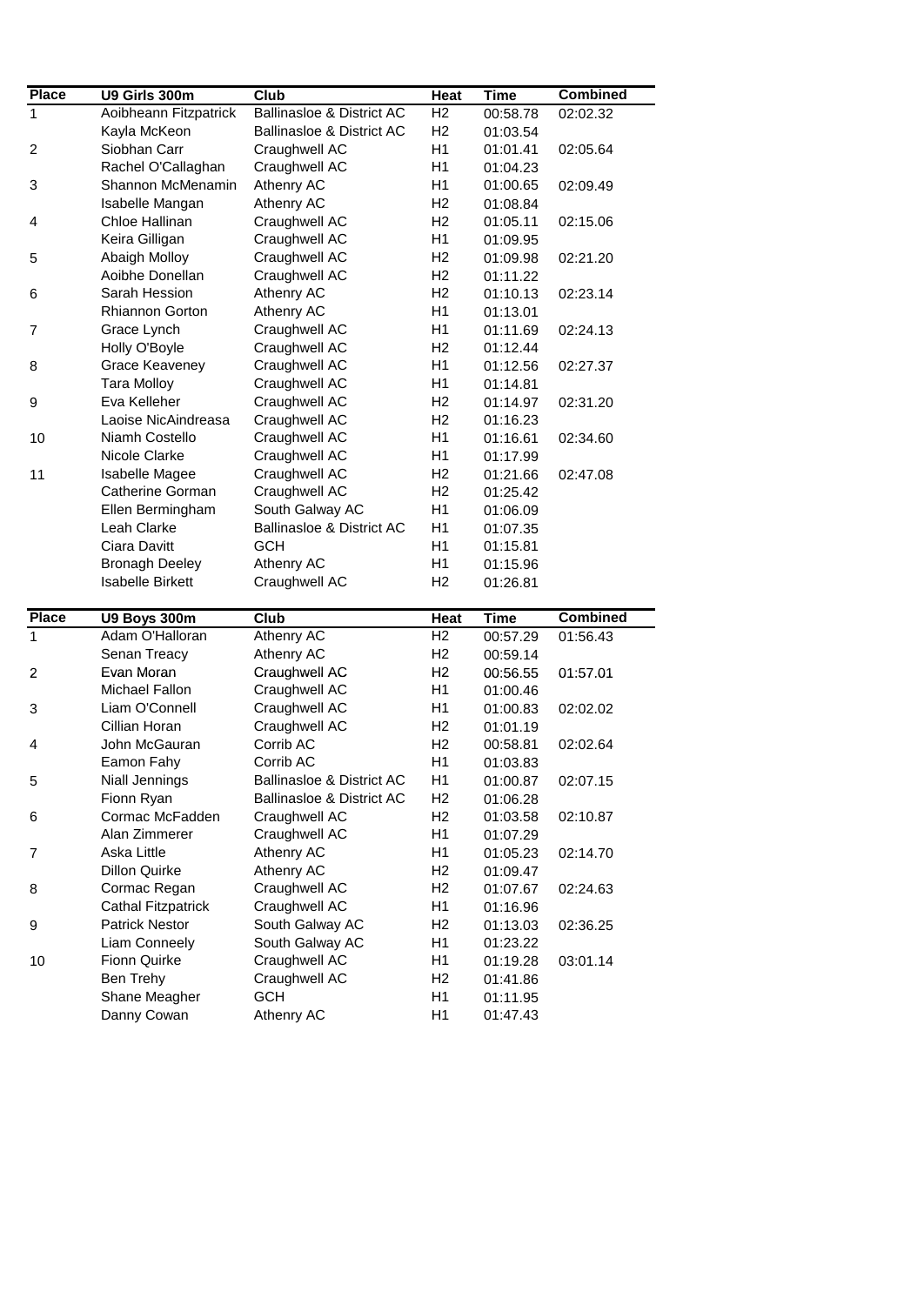| <b>Place</b>   | U10 Girls 500m                        | <b>Club</b>                          | Heat                   | <b>Time</b>             | <b>Combined</b> |
|----------------|---------------------------------------|--------------------------------------|------------------------|-------------------------|-----------------|
| 1              | Aoibhe Carr                           | <b>Craughwell AC</b>                 | H1                     | 01:47.09                | 03:40.13        |
|                | Jade Moorhead                         | Craughwell AC                        | H1                     | 01:53.04                |                 |
| $\overline{c}$ | Ava McKeon                            | <b>Ballinasloe &amp; District AC</b> | H1                     | 01:45.45                | 03:40.15        |
|                | Caoimhe Ní Thuairisg                  | Ballinasloe & District AC            | H1                     | 01:54.70                |                 |
| 3              | Eabha Rohan                           | Athenry AC                           | H1                     | 02:12.12                | 04:26.33        |
|                | Jeanna Mahon                          |                                      |                        |                         |                 |
|                |                                       | Athenry AC                           | H1                     | 02:14.21                |                 |
| 4              | Rachael Kinnane                       | Craughwell AC                        | H1                     | 02:09.07                | 04:32.63        |
|                | Grace Leen                            | Craughwell AC                        | H1                     | 02:23.56                |                 |
|                | Luisne Keane                          | East Galway AC                       | H1                     | 01:57.05                |                 |
|                | Erin Imbusch                          | <b>GCH</b>                           | H1                     | 02:08.27                |                 |
|                | <b>Grace Maloney</b>                  | Athenry AC                           | H1                     | 02:16.53                |                 |
| <b>Place</b>   |                                       |                                      |                        |                         | <b>Combined</b> |
| $\mathbf{1}$   | <b>U10 Boys 500m</b><br>David Mannion | Club<br>South Galway AC              | Heat<br>H <sub>2</sub> | <b>Time</b><br>01:37.40 | 03:15.58        |
|                | Stephen Mannion                       | South Galway AC                      | H1                     |                         |                 |
|                |                                       |                                      |                        | 01:38.18                |                 |
| $\overline{c}$ | Evan Hallinan                         | Craughwell AC                        | H1                     | 01:40.19                | 03:23.04        |
|                | Luke Flynn                            | Craughwell AC                        | H <sub>2</sub>         | 01:42.85                |                 |
| 3              | Eoin Connell                          | <b>Ballinasloe &amp; District AC</b> | H1                     | 01:40.69                | 03:25.72        |
|                | Mark Kilkenny                         | <b>Ballinasloe &amp; District AC</b> | H1                     | 01:45.03                |                 |
| 4              | Daniel Galvin                         | Craughwell AC                        | H <sub>2</sub>         | 01:44.85                | 03:30.87        |
|                | Eoghan Lohan                          | Craughwell AC                        | H <sub>2</sub>         | 01:46.02                |                 |
| 5              | Cailim McDonagh                       | <b>GCH</b>                           | H <sub>2</sub>         | 01:49.52                | 03:39.53        |
|                | Sean Dunne                            | <b>GCH</b>                           | H <sub>2</sub>         | 01:50.01                |                 |
| 6              | Alan O' Connell                       | Corrib AC                            | H <sub>2</sub>         | 01:50.41                | 03:43.84        |
|                | Donal Henderson                       | Corrib AC                            | H1                     | 01:53.43                |                 |
| 7              | Ryan O'Donnell                        | Craughwell AC                        | H1                     | 01:53.46                | 03:50.43        |
|                | Adam Furey                            | Craughwell AC                        | H1                     | 01:56.97                |                 |
| 8              | Alex Roberts                          | Craughwell AC                        | H1                     | 01:59.70                | 04:02.03        |
|                | Evan Martin                           | Craughwell AC                        | H <sub>2</sub>         |                         |                 |
|                |                                       |                                      |                        | 02:02.33                |                 |
|                | <b>Cathal Lally</b>                   | Athenry AC                           | H <sub>2</sub>         | 01:50.54                |                 |
|                | Robert McKenna                        | <b>GCH</b>                           | H1                     | 01:56.74                |                 |
|                | <b>Eoin Connell?</b>                  | <b>Ballinasloe &amp; District AC</b> | H <sub>2</sub>         | 01:59.58                |                 |
|                | Sean Kelleher                         | South Galway AC                      | H1                     | 02:06.69                |                 |
| <b>Place</b>   | U11 Girls 600m                        | Club                                 | Heat                   | <b>Time</b>             | <b>Combined</b> |
| $\mathbf{1}$   | Emma Moore                            | <b>GCH</b>                           | H1                     | 01:59.41                | 04:01.37        |
|                | Aoibheann Costello                    | GCH                                  | H <sub>2</sub>         | 02:01.96                |                 |
| 2              | Emily Miskella                        | Craughwell AC                        | H1                     | 02:04.60                | 04:12.80        |
|                | Rebekah Flynn                         | Craughwell AC                        | H1                     | 02:08.20                |                 |
| 3              | Zoe Griffin                           | Athenry AC                           | H1                     | 02:14.03                | 04:32.32        |
|                | Aoife Wall                            | Athenry AC                           | H <sub>2</sub>         |                         |                 |
|                |                                       |                                      |                        | 02:18.29                |                 |
| 4              | Caoimhe Connolly                      | Craughwell AC                        | H <sub>2</sub>         | 02:16.88                | 04:37.93        |
|                | Molly Sullivan                        | Craughwell AC                        | H <sub>2</sub>         | 02:21.05                |                 |
| 5              | Emma Mitchell                         | <b>Ballinasloe &amp; District AC</b> | H1                     | 02:14.42                | 04:40.82        |
|                | Maeve Reynolds                        | <b>Ballinasloe &amp; District AC</b> | H <sub>2</sub>         | 02:26.40                |                 |
| 6              | Hannah Whelan                         | Craughwell AC                        | H <sub>2</sub>         | 02:23.58                | 04:51.60        |
|                | Suin McInerney                        | Craughwell AC                        | H1                     | 02:28.02                |                 |
| 7              | Aoilbhe Murray                        | Athenry AC                           | H <sub>2</sub>         | 02:22.03                | 04:54.43        |
|                | Amy Coffey                            | Athenry AC                           | H1                     | 02:32.40                |                 |
| 8              | Eve Ayo                               | Craughwell AC                        | H1                     | 02:28.44                | 05:13.37        |
|                | Cait Daley                            | Craughwell AC                        | H <sub>2</sub>         | 02:44.93                |                 |
|                | Gillian McGrath                       | <b>GCH</b>                           | H <sub>2</sub>         | 02:04.41                |                 |
|                | Maebh Walsh                           | Corrib AC                            | H <sub>2</sub>         | 02:08.71                |                 |
|                | Aoibhinn Keane                        | East Galway AC                       | H1                     | 02:17.68                |                 |
|                | Aoife Corless                         |                                      | H1                     |                         |                 |
|                |                                       | South Galway AC                      |                        | 02:24.24                |                 |
|                | number 2148                           |                                      | H <sub>2</sub>         | 02:25.70                |                 |
|                | Rosa Kelly                            | CLConamara                           | H1                     | 02:27.93                |                 |
|                | Shauna Mitchell                       | <b>Ballinasloe &amp; District AC</b> | H <sub>2</sub>         | 02:37.03                |                 |
|                | Grainne McCosker                      | Athenry AC                           | H1                     | 03:03.20                |                 |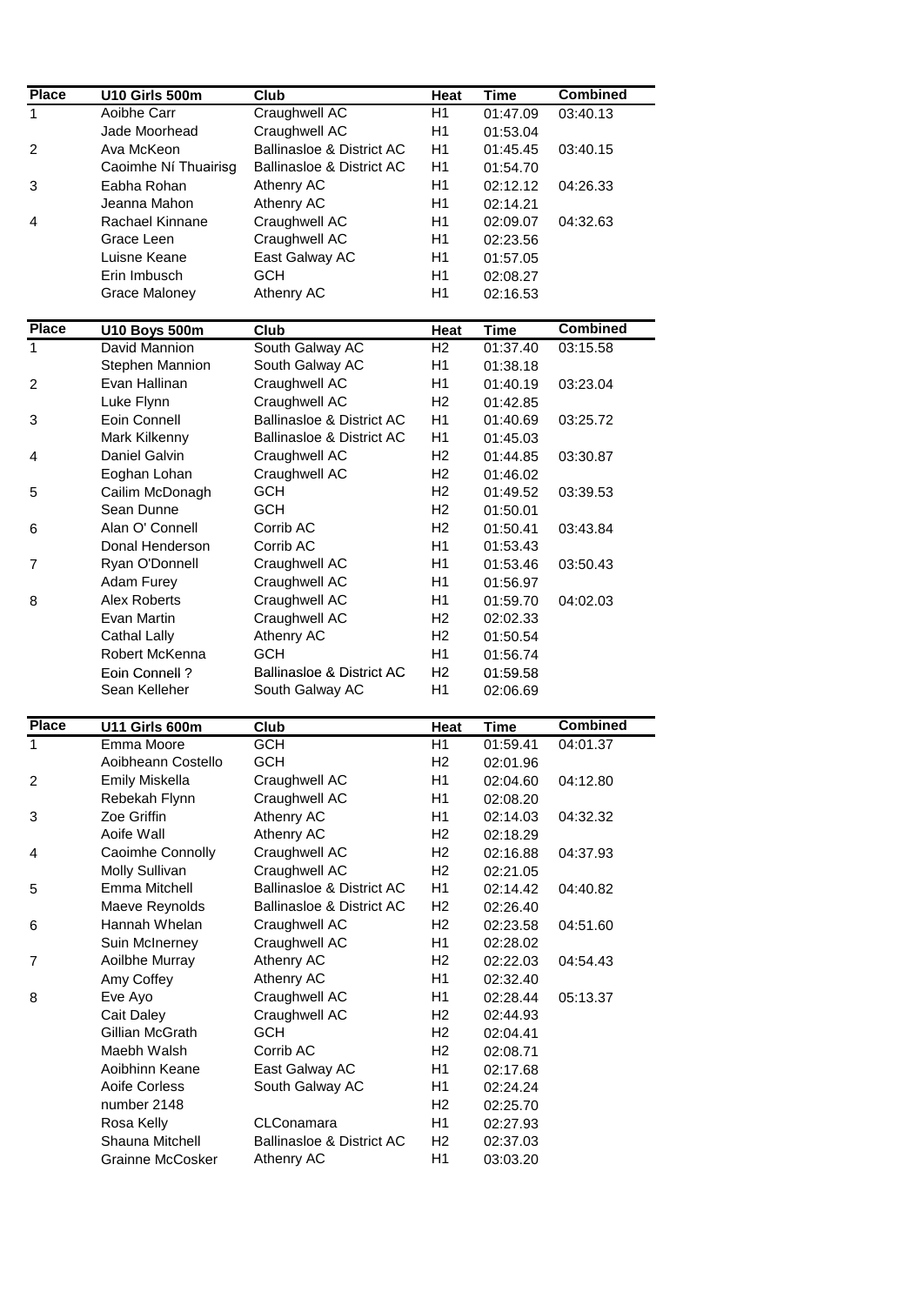| <b>Place</b>   | <b>U11 Boys 600m</b> | Club                                 | Heat           | <b>Time</b> | <b>Combined</b> |
|----------------|----------------------|--------------------------------------|----------------|-------------|-----------------|
| 1              | Shane Fitzpatrick    | <b>Ballinasloe &amp; District AC</b> | H <sub>2</sub> | 01:55.15    | 03:50.38        |
|                | Conor Harley         | <b>Ballinasloe &amp; District AC</b> | H1             | 01:55.23    |                 |
| 2              | Fearghus Deeley      | Athenry AC                           | H1             | 01:55.34    | 03:55.59        |
|                | Darragh McNeelis     | Athenry AC                           | H <sub>2</sub> | 02:00.25    |                 |
| 3              | Liam Mulveen         | Craughwell AC                        | H <sub>2</sub> | 02:01.32    | 04:04.04        |
|                | <b>Adam Stewart</b>  | Craughwell AC                        | H <sub>2</sub> | 02:02.72    |                 |
| 4              | Calum Healy          | Athenry AC                           | H <sub>2</sub> | 02:01.97    | 04:05.80        |
|                | Finn McIntyre        | Athenry AC                           | H1             | 02:03.83    |                 |
|                | Conor Hoade          | Craughwell AC                        | H1             |             | 04:23.49        |
| 5              |                      |                                      | H1             | 02:11.05    |                 |
|                | Eoin Byrne           | Craughwell AC                        |                | 02:12.44    |                 |
| 6              | Darragh Donoghue     | Loughrea AC                          | H <sub>2</sub> | 02:01.27    | 04:24.76        |
|                | Michael Keon         | Loughrea AC                          | H1             | 02:23.49    |                 |
| 7              | Cian Daly            | Craughwell AC                        | H2             | 02:12.46    | 04:25.69        |
|                | Daragh McCartin      | Craughwell AC                        | H2             | 02:13.23    |                 |
| 8              | Conor McLoughlin     | <b>GCH</b>                           | H <sub>2</sub> | 02:11.71    | 04:26.11        |
|                | Ryan Trill           | <b>GCH</b>                           | H <sub>2</sub> | 02:14.40    |                 |
| 9              | Noah Keane           | Craughwell AC                        | H1             | 02:18.97    | 04:38.75        |
|                | <b>Niall Cummins</b> | Craughwell AC                        | H1             | 02:19.78    |                 |
| 10             | Ben Brady            | Craughwell AC                        | H <sub>2</sub> | 02:24.07    | 04:49.09        |
|                | Cathal Hannon        | Craughwell AC                        | H <sub>2</sub> | 02:25.02    |                 |
| 11             | Mark Egan            | Craughwell AC                        | H1             | 02:25.38    | 05:06.62        |
|                | John Birkett         | Craughwell AC                        | H1             | 02:41.24    |                 |
|                | Raef Ford            | Corrib AC                            | H1             | 02:16.05    |                 |
|                | Michael Leahy        | South Galway AC                      | H1             | 02:17.43    |                 |
|                | Sean Heaney          | <b>GCH</b>                           | H1             | 02:20.21    |                 |
|                | Sam McIlrath         | Craughwell AC                        | H1             |             |                 |
|                |                      |                                      |                | 02:43.97    |                 |
| <b>Place</b>   | U12 Girls 600m       | Club                                 | Heat           | <b>Time</b> |                 |
| $\mathbf{1}$   | <b>Eimear Rowe</b>   | <b>GCH</b>                           | H1             | 01:59.34    |                 |
| $\overline{2}$ | Ciara Dunne          | <b>GCH</b>                           | H1             | 02:00.58    |                 |
| 3              | Ellie Cronin         | Athenry AC                           | H1             | 02:02.20    |                 |
| 4              | Aisling Quinn        | South Galway AC                      | Η1             | 02:08.04    |                 |
| 5              | Chellene Trill       | <b>GCH</b>                           | H1             | 02:11.76    |                 |
| 6              | Joanna Healy         | <b>GCH</b>                           | H1             | 02:14.82    |                 |
| $\overline{7}$ | Ciara Hughes         | Craughwell AC                        | H1             | 02:15.71    |                 |
|                | Hannah King          | <b>GCH</b>                           | H1             |             |                 |
| 8              |                      |                                      |                | 02:16.06    |                 |
| 9              | Laura Kenny          | Athenry AC                           | H1             | 02:16.24    |                 |
| 10             | ?                    | ?                                    | H1             | 02:16.50    |                 |
| 11             | Emma Jane Moran      | Craughwell AC                        | H1             | 02:18.24    |                 |
| 12             | Alisha Larkin        | Loughrea AC                          | H1             | 02:19.63    |                 |
| 13             | Ailbhe Doyle         | Craughwell AC                        | H1             | 02:20.27    |                 |
| 14             | Erin O'Donnell       | Craughwell AC                        | H1             | 02:20.48    |                 |
| 15             | Edel Lally           | East Galway AC                       | H1             | 02:26.70    |                 |
| 16             | Ella Farrell         | South Galway AC                      | H1             | 02:29.90    |                 |
| 17             | Nadine McNenamin     | Athenry AC                           | H1             | 02:34.91    |                 |
|                |                      |                                      |                |             |                 |
| <b>Place</b>   | <b>U12 Boys 600m</b> | Club                                 | Heat           | <b>Time</b> |                 |
| $\mathbf{1}$   | Shaun Gilligan       | Craughwell AC                        | H1             | 01:58.17    |                 |
| $\overline{c}$ | Sam O'Neill          | Craughwell AC                        | H1             | 01:59.02    |                 |
| 3              | <b>Thady Moran</b>   | East Galway AC                       | H1             | 01:59.66    |                 |
| 4              | Aodhan O'Hanrahan    | South Galway AC                      | H1             | 02:01.94    |                 |
| 5              | Liam Leen            | Craughwell AC                        | H1             | 02:02.49    |                 |
| 6              | Sean Cotter          | Craughwell AC                        | H1             | 02:02.50    |                 |
| $\overline{7}$ | Ethan Earls          | Loughrea AC                          | H1             | 02:14.91    |                 |
| 8              | Conor Trehy          | Craughwell AC                        | H1             | 02:15.46    |                 |
| 9              | Joe Mears            | South Galway AC                      | H1             | 02:16.80    |                 |
| 10             | Ethan reddington     | Loughrea AC                          | H1             | 02:18.78    |                 |
| 11             | Fintan Henderson     | Corrib AC                            | H1             | 02:19.76    |                 |
| 12             | Liam Gaughan         | South Galway AC                      | H1             | 02:23.21    |                 |
| 13             | Cian Davis-King      | Corrib AC                            | H1             |             |                 |
|                |                      |                                      |                | 02:41.31    |                 |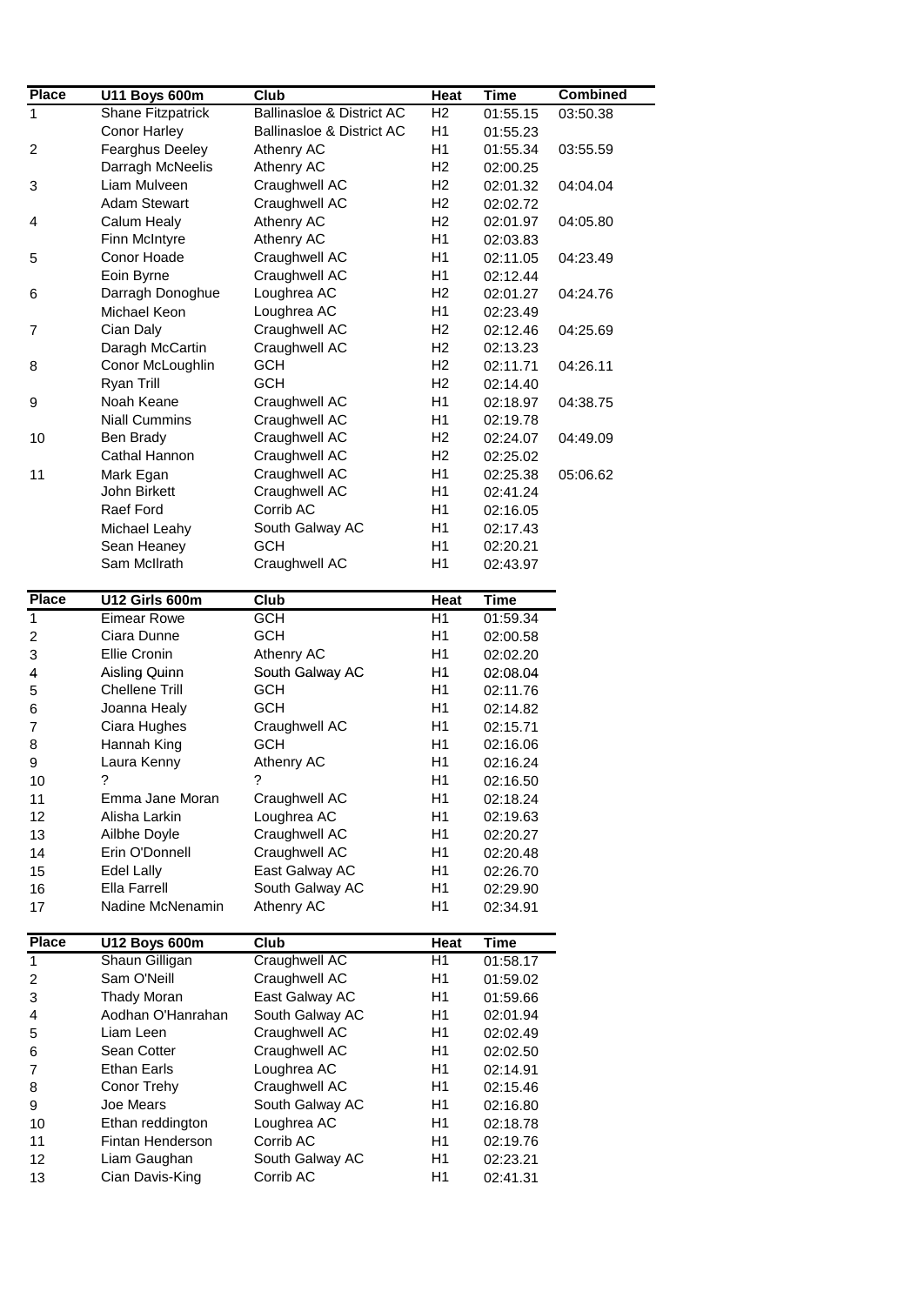| <b>Place</b> | <b>U9 Girls Long Jump</b>              | Club                       | Jump 1       | Jump 2             | Jump 3             | <b>Best</b>  | <b>Combined</b> |
|--------------|----------------------------------------|----------------------------|--------------|--------------------|--------------------|--------------|-----------------|
| $\mathbf{1}$ | Chloe Hallinan                         | Craughwell AC              | 2.72         | 2.79               | 2.45               | 2.79         | 5.50            |
|              | Grace Lynch                            | Craughwell AC              | 2.70         | 2.71               | 2.34               | 2.71         |                 |
| 2            | Isabella Boland                        | Craughwell AC              | 2.68         | 2.42               | 2.46               | 2.68         | 5.32            |
|              | Siobhan Carr                           | Craughwell AC              | 2.64         | 2.15               | 2.24               | 2.64         |                 |
| 3            | Niamh Costello                         | Craughwell AC              | 2.07         | 2.11               | 2.37               | 2.37         | 4.64            |
|              | Grace Keaveney                         | Craughwell AC              | 2.12         | 2.26               | 2.27               | 2.27         |                 |
| 4            | <b>Abaigh Molloy</b>                   | Craughwell AC              | 2.17         | 2.26               | 2.13               | 2.26         | 4.34            |
|              | Sole Lopez                             | Craughwell AC              | 2.04         | 2.08               | 1.65               | 2.08         |                 |
| 5            | Holly O'Boyle                          | Craughwell AC              | 2.05         | 1.78               | 1.75               | 2.05         | 4.08            |
|              | Laoise NicAindreasa                    | Craughwell AC              | 2.03         | 1.75               | 1.90               | 2.03         |                 |
| 6            | Grace Cunningham                       | Craughwell AC              | 1.99         | 1.90               | 1.83               | 1.99         | 3.97            |
|              | <b>Tara Molloy</b>                     | Craughwell AC              | 1.98         | 1.85               | 1.94               | 1.98         |                 |
| 7            | Isabelle Mangan                        | Athenry AC                 | 2.01         | 1.64               | 1.64               | 2.01         | 3.95            |
|              | <b>Bronagh Deeley</b>                  | Athenry AC                 | 1.94         | 1.93               | 1.90               | 1.94         |                 |
| 8            | Jenny Cloonan                          | Craughwell AC              | 1.98         | 1.97               | 1.95               | 1.98         | 3.90            |
|              | Eva Kelleher                           | Craughwell AC              | 1.65         | 1.92               | 1.86               | 1.92         |                 |
| 9            | Niamh O'Connor                         | Craughwell AC              | 1.92         | 1.47               | 1.73               | 1.92         | 3.83            |
|              | <b>Catherine Gorman</b>                | Craughwell AC              | 0.39         | 1.91               | 1.03               | 1.91         |                 |
| 10           | <b>Isabelle Birkett</b>                | Craughwell AC              | 1.80         | 1.77               | 1.64               | 1.80         | 3.55            |
|              | Niamh Kelly                            | Craughwell AC              | 1.75         | 1.62               | 1.65               | 1.75         |                 |
| 11           | Isabelle Magee                         | Craughwell AC              | 1.62         | 1.66               | 1.42               | 1.66         | 3.22            |
|              | Eabha Neary                            | Craughwell AC              | 1.55         | 1.43               | 1.56               | 1.56         |                 |
|              | Ciara Davitt                           | <b>GCH</b>                 | 1.93         | 1.89               | 2.12               | 2.12         |                 |
|              | Ciara McGrath                          | Loughrea AC                | 1.64         | $\pmb{\mathsf{X}}$ | $\pmb{\mathsf{X}}$ | 1.64         |                 |
|              | Nicole Clarke                          | Craughwell AC              | 1.49         | 1.52               | 1.38               | 1.52         |                 |
|              |                                        |                            |              |                    |                    |              |                 |
| <b>Place</b> | <b>U9 Boys Long Jump</b>               | Club                       | Jump 1       | Jump 2             | Jump 3             | <b>Best</b>  | <b>Combined</b> |
| $\mathbf{1}$ | Evan Moran                             | Craughwell AC              | 3.10         | 3.16               | 3.00               | 3.16         | 6.09            |
|              | Conor Gilligan                         | Craughwell AC              | 2.70         | 2.93               | 2.86               | 2.93         |                 |
| 2            | Cormac McFadden                        | Craughwell AC              | 2.80         | 2.87               | 2.62               | 2.87         | 5.35            |
|              | Cillian Horan                          | Craughwell AC              | 2.40         | 2.47               | 2.48               | 2.48         |                 |
| 3            | Ben Tuohy                              | Loughrea AC                | 2.45         | 2.51               | 2.57               | 2.57         | 5.10            |
|              | <b>Ben Porter</b>                      | Loughrea AC                | 2.10         | 2.28               | 2.53               | 2.53         |                 |
| 4            | Darragh Byrne                          | South Galway AC            | 2.29         | 2.44               | 2.54               | 2.54         | 4.98            |
|              | Lucas Sheedy                           | South Galway AC            | 2.16         | 2.04               | 2.44               | 2.44         |                 |
| 5            | Alan Zimmerer                          | Craughwell AC              | 2.30         | 2.42               | 2.45               | 2.45         | 4.78            |
|              | Ben Odwyer                             | Craughwell AC              | 2.33         | 2.25               | 2.05               | 2.33         |                 |
|              |                                        |                            |              |                    |                    |              |                 |
|              | Callum Brady                           | Craughwell AC              | 1.98         | 1.87               | 2.28               | 2.28         | 4.56            |
|              | Lucas Keane                            | Craughwell AC              | 2.28         | 2.09               | 2.24               | 2.28         |                 |
|              | Adam Jordan                            |                            | 2.10         | 1.82               | 2.15               | 2.15         | 4.26            |
|              |                                        | Craughwell AC              |              |                    |                    |              |                 |
| 6<br>7       | Caleb Fleetwood<br><b>Tiernan Howe</b> | Craughwell AC<br>Corrib AC | 1.90<br>1.58 | 2.11<br>1.49       | 1.44<br>1.89       | 2.11<br>1.89 |                 |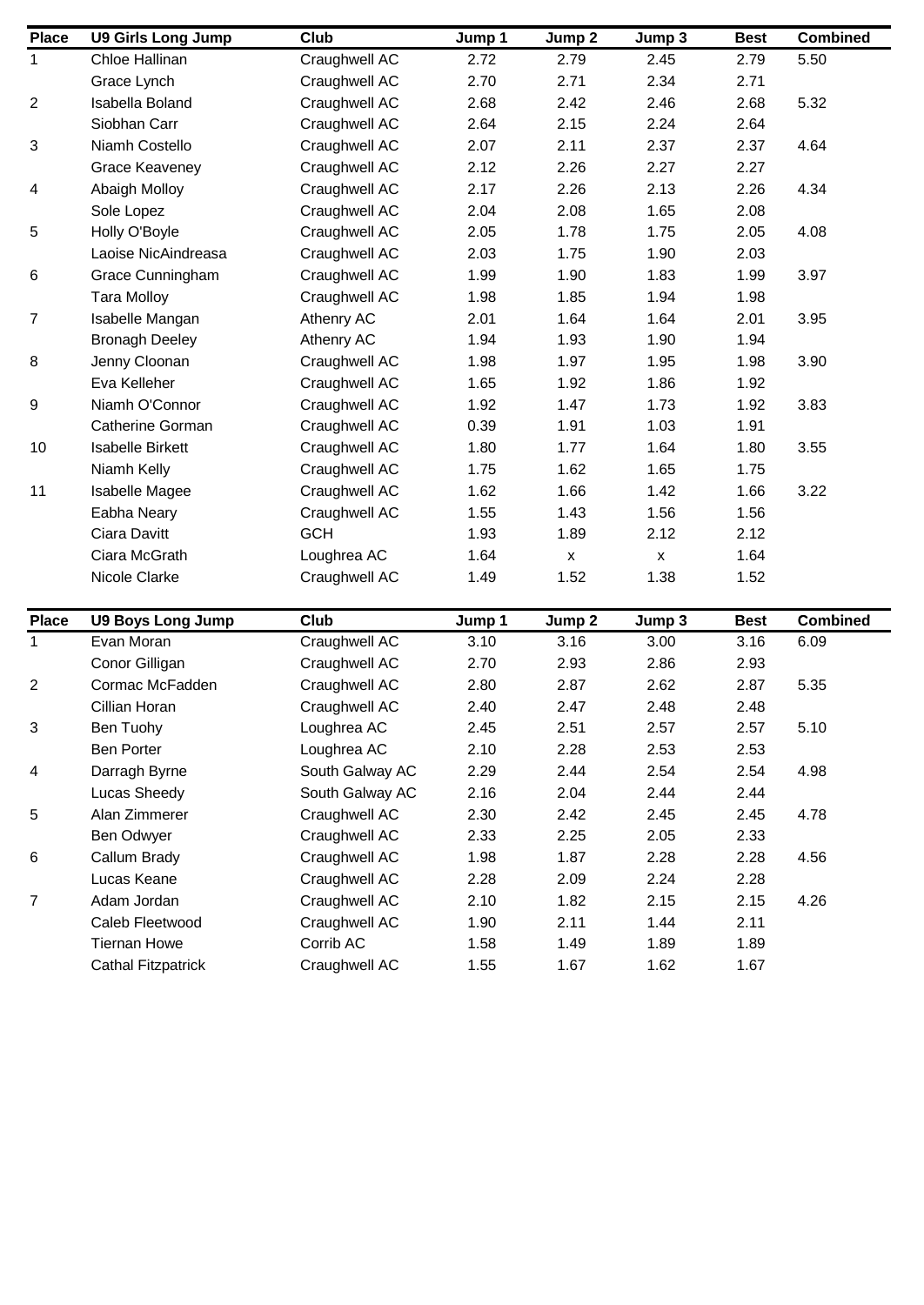| <b>Place</b>            | <b>U10 Girls Long Jump</b> | Club              | Jump 1 | Jump 2             | Jump 3 | <b>Best</b> | <b>Combined</b> |
|-------------------------|----------------------------|-------------------|--------|--------------------|--------|-------------|-----------------|
| 1                       | Josie Fallon               | Craughwell AC     | 2.34   | 2.90               | 3.02   | 3.02        | 5.91            |
|                         | Sarah Byrne                | Craughwell AC     | 2.61   | 2.65               | 2.89   | 2.89        |                 |
| $\overline{\mathbf{c}}$ | Erin Kelly                 | Craughwell AC     | 2.60   | 2.46               | 2.85   | 2.85        | 5.66            |
|                         | Hannah Jennings            | Craughwell AC     | 2.39   | 2.68               | 2.81   | 2.81        |                 |
| 3                       | Sadbh McDonagh             | <b>Athenry AC</b> | 2.70   | 3.01               | 2.62   | 3.01        | 5.54            |
|                         | Eabha Rohan                | <b>Athenry AC</b> | 2.32   | 2.53               | 2.49   | 2.53        |                 |
| 3                       | Jade Moorhead              | Craughwell AC     | 2.68   | 2.56               | 2.76   | 2.76        | 5.50            |
|                         | Jade Whelton               | Craughwell AC     | 2.63   | 2.58               | 2.74   | 2.74        |                 |
| 5                       | <b>Mairead Tucker</b>      | Craughwell AC     | 2.52   | 2.39               | 2.71   | 2.71        | 5.41            |
|                         | Aoibhe Carr                | Craughwell AC     | 2.41   | 2.42               | 2.70   | 2.70        |                 |
| 6                       | Caoimhe Farrell            | Loughrea AC       | 2.57   | 2.69               | 2.77   | 2.77        | 5.35            |
|                         | <b>Molly Kerrins</b>       | Loughrea AC       | 2.30   | 2.48               | 2.58   | 2.58        |                 |
| 7                       | Sadhbh Irwin               | Craughwell AC     | 2.52   | 2.31               | 2.52   | 2.52        | 5.01            |
|                         | Aoibhe Stephens            | Craughwell AC     | 2.41   | 2.20               | 2.49   | 2.49        |                 |
| 8                       | Rosemary Maduka            | Craughwell AC     | 2.20   | 2.28               | 2.48   | 2.48        | 4.95            |
|                         | Niamh Sheeran              | Craughwell AC     | 2.47   | 2.33               | 2.40   | 2.47        |                 |
| 9                       | Ella Lyons                 | Craughwell AC     | 2.44   | 2.36               | 2.24   | 2.44        | 4.84            |
|                         | Helen Callaghan            | Craughwell AC     | 2.40   | 2.17               | 2.40   | 2.40        |                 |
| 10                      | Abbie Rooney               | Craughwell AC     | 2.20   | 2.28               | 2.38   | 2.38        | 4.72            |
|                         | Alanna Grogan              | Craughwell AC     | 2.34   | 2.26               | 2.34   | 2.34        |                 |
| 11                      | Millie Geraghty            | Craughwell AC     | 2.33   | 2.21               | 2.28   | 2.33        | 4.65            |
|                         | Chloe Allen                | Craughwell AC     | 2.32   | 2.18               | 2.25   | 2.32        |                 |
| 12                      | Rachael Kinnane            | Craughwell AC     | 2.16   | 2.20               | 2.10   | 2.20        | 4.32            |
|                         | Aleisha Callanan           | Craughwell AC     | 2.12   | 1.91               | 1.99   | 2.12        |                 |
| 13                      | Aoibhe Farragher           | Craughwell AC     | 1.85   | 1.95               | 2.02   | 2.02        | 4.02            |
|                         | Megan Gilligan             | Craughwell AC     | 1.90   | 1.91               | 2.00   | 2.00        |                 |
|                         | Sophie Davitt              | <b>GCH</b>        | 2.12   | 2.06               | 2.63   | 2.63        |                 |
|                         | Luisne Keane               | East Galway AC    | 2.16   | 2.19               | 2.27   | 2.27        |                 |
|                         | <b>Emily Derrane</b>       | South Galway AC   | 1.70   | 1.61               | 1.87   | 1.87        |                 |
|                         |                            |                   |        |                    |        |             |                 |
| <b>Place</b>            | <b>U10 Boys Long Jump</b>  | Club              | Jump 1 | Jump 2             | Jump 3 | <b>Best</b> | <b>Combined</b> |
| 1                       | Evan Hallinan              | Craughwell AC     | 3.73   | 3.66               | 3.47   | 3.73        | 7.08            |
|                         | Cian Lavan                 | Craughwell AC     | 3.35   | 3.10               | 3.27   | 3.35        |                 |
| $\overline{\mathbf{c}}$ | Cathal Duffy               | Loughrea AC       | 3.20   | 3.26               | 3.03   | 3.26        | 6.36            |
|                         | Daniel Keane               | Loughrea AC       | 2.93   | 3.06               | 3.10   | 3.10        |                 |
| 3                       | Luke Flynn                 | Craughwell AC     | 3.24   | 3.28               | 3.02   | 3.28        | 6.35            |
|                         | Fiachra Bond               | Craughwell AC     | 3.07   | $\pmb{\mathsf{X}}$ | 3.02   | 3.07        |                 |
| 4                       | Ryan McDonnell             | Craughwell AC     | 2.49   | 2.33               | 2.96   | 2.96        | 5.90            |
|                         | Odhran Gilligan            | Craughwell AC     | 2.79   | 2.94               | 2.92   | 2.94        |                 |
| 5                       | Jacob Conroy               | CLConamara        | 3.00   | 2.86               | 2.98   | 3.00        | 5.86            |
|                         | <b>Oisin Fitzpatrick</b>   | CLConamara        | 2.76   | 2.77               | 2.86   | 2.86        |                 |
| 6                       | Shane Concannon            | Craughwell AC     | 2.75   | 2.89               | 2.84   | 2.89        | 5.53            |
|                         | Mark Walsh                 | Craughwell AC     | 2.53   | 2.64               | 2.57   | 2.64        |                 |
| $\overline{7}$          | Sean Kelleher              | South Galway AC   | 2.27   | 2.49               | 2.71   | 2.71        | 5.09            |
|                         | <b>Conor Murphy</b>        | South Galway AC   | 2.05   | 2.25               | 2.38   | 2.38        |                 |
| 8                       | Evan Martin                | Craughwell AC     | 2.47   | X                  | 2.28   | 2.47        | 4.93            |
|                         | Michael Woods              | Craughwell AC     | 2.46   | 2.46               | 2.17   | 2.46        |                 |
| 9                       | Evan Deely                 | Loughrea AC       | 2.63   | 2.64               | 2.91   | 2.91        | 4.67            |
|                         | Jack Tuphy                 | Loughrea AC       | 1.76   | 1.71               | 1.66   | 1.76        |                 |
| 10                      | Colm O'Brien               | Craughwell AC     | 2.22   | 2.27               | 2.31   | 2.31        | 4.35            |
|                         | Conor Dolan                | Craughwell AC     | 2.04   | 1.98               | 2.03   | 2.04        |                 |
| 11                      | Sean Cunningham            | South Galway AC   | 1.80   | 1.70               | 1.92   | 1.92        | 3.84            |
|                         | Sean Malone                | South Galway AC   | 1.79   | 1.92               | 1.84   | 1.92        |                 |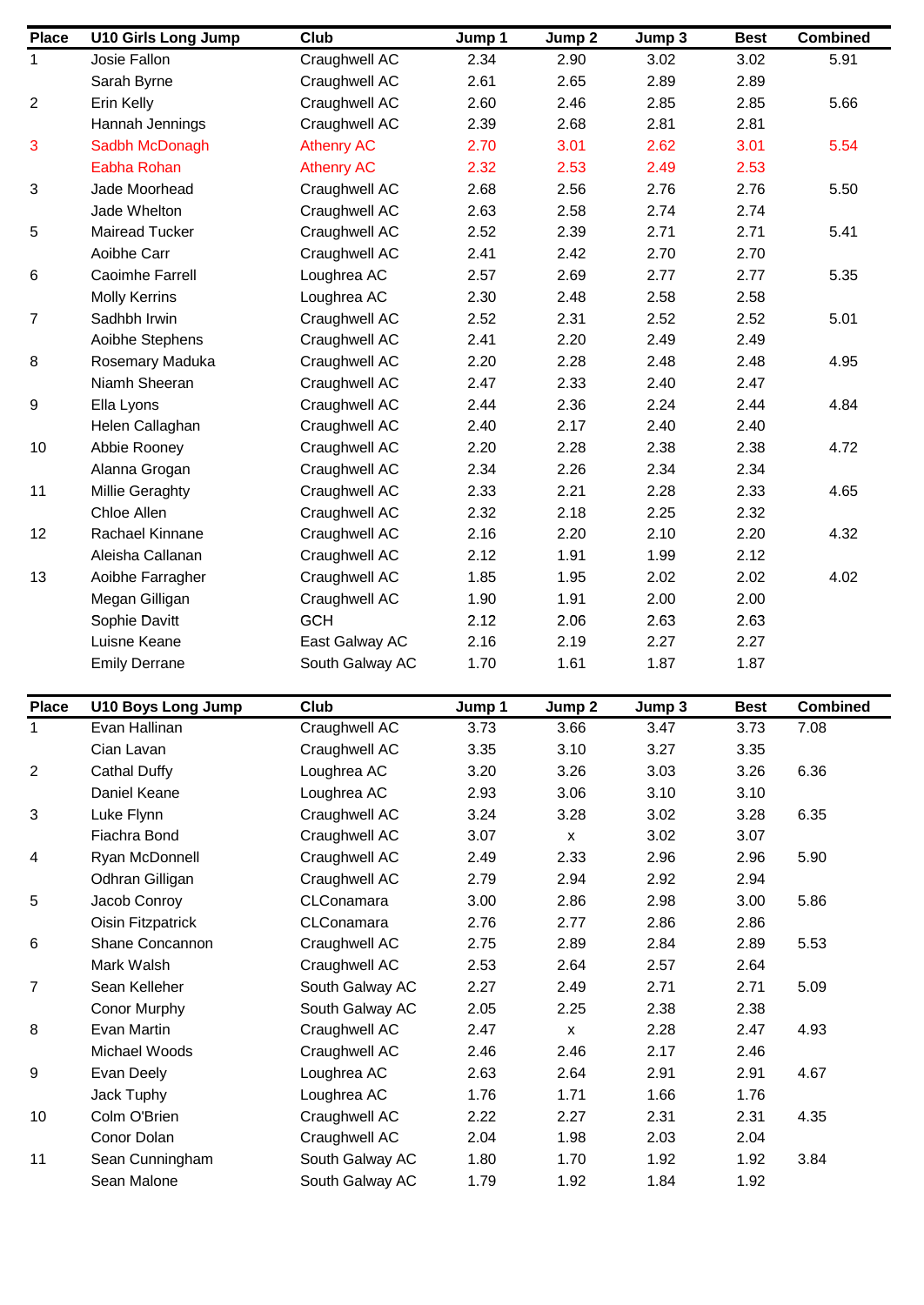| <b>Place</b> | <b>U11 Girls Long Jump</b> | Club            | Jump 1             | Jump 2             | Jump 3             | <b>Best</b> | <b>Combined</b> |
|--------------|----------------------------|-----------------|--------------------|--------------------|--------------------|-------------|-----------------|
| 1            | Rebecca Lynch              | Craughwell AC   | 3.28               | 3.24               | $\pmb{\mathsf{x}}$ | 3.28        | 6.51            |
|              | <b>Emily Miskella</b>      | Craughwell AC   | 2.99               | 3.08               | 3.23               | 3.23        |                 |
| 2            | Rebekah Flynn              | Craughwell AC   | 2.87               | 3.17               | 3.11               | 3.17        | 5.99            |
|              | Caoimhe Connolly           | Craughwell AC   | 2.82               | 2.71               | 2.82               | 2.82        |                 |
| 3            | Molly Sullivan             | Craughwell AC   | 2.47               | 2.38               | 2.70               | 2.70        | 5.38            |
|              | Oliwia Koman               | Craughwell AC   | $\pmb{\mathsf{x}}$ | 2.31               | 2.68               | 2.68        |                 |
| 4            | Seafra Lynch               | Loughrea AC     | 2.54               | 2.32               | 2.40               | 2.54        | 5.08            |
|              | Georgia McDonnell          | Loughrea AC     | $\pmb{\mathsf{x}}$ | 2.53               | 2.54               | 2.54        |                 |
| 5            | <b>Roisin Farrell</b>      | Loughrea AC     | 2.38               | 2.22               | 2.42               | 2.42        | 4.83            |
|              | Carla Noone                | Loughrea AC     | 2.41               | 2.14               | 2.09               | 2.41        |                 |
| 6            | <b>Holly Comer</b>         | Craughwell AC   | $\pmb{\mathsf{X}}$ | 2.05               | 2.39               | 2.39        | 4.64            |
|              | Suin McInerney             | Craughwell AC   | $\pmb{\mathsf{x}}$ | 2.24               | 2.25               | 2.25        |                 |
| 7            | Roisin Dalton              | South Galway AC | $\pmb{\mathsf{x}}$ | 2.17               | 2.27               | 2.27        | 4.42            |
|              | Aoife Corless              | South Galway AC | $\pmb{\mathsf{X}}$ | $\pmb{\mathsf{X}}$ | 2.15               | 2.15        |                 |
| 8            | Hannah Hynes               | Craughwell AC   | 2.24               | $\pmb{\mathsf{x}}$ | 2.22               | 2.24        | 4.38            |
|              | Leah Farrelly              | Craughwell AC   | $\pmb{\mathsf{x}}$ | 2.14               | 1.98               | 2.14        |                 |
| 9            | <b>Roisin Morris</b>       | Athenry AC      | 2.74               | 2.64               | 2.68               | 2.74        | 4.32            |
|              | Emma Kelly                 | Athenry AC      | 1.58               | 1.44               | $\pmb{\mathsf{x}}$ | 1.58        |                 |
| 10           | Cliona mcLoughlin          | <b>GCH</b>      | 1.99               | 2.37               | 1.94               | 2.37        | 4.11            |
|              | Aoife Davitt               | <b>GCH</b>      | $\pmb{\mathsf{X}}$ | 1.71               | 1.74               | 1.74        |                 |
| 11           | Olivia Cure                | South Galway AC | $\pmb{\mathsf{x}}$ | 1.93               | $\pmb{\mathsf{X}}$ | 1.93        | 3.83            |
|              | Ella Murphy                | South Galway AC | 1.82               | 1.89               | 1.90               | 1.90        |                 |
|              | Claire Egan                | Loughrea AC     | 2.23               | 2.19               | 2.01               | 2.23        |                 |
|              | Leanne Jordan              | Craughwell AC   | 1.67               | 1.23               | X                  | 1.67        |                 |
|              | Aoibhinn Keane             | East Galway AC  | 1.47               | $\pmb{\mathsf{X}}$ | X                  | 1.47        |                 |
|              | Karina Casey               | CLConamara      | $\pmb{\mathsf{x}}$ | $\pmb{\mathsf{x}}$ | X                  |             |                 |
|              |                            |                 |                    |                    |                    |             |                 |
| <b>Place</b> | <b>U11 Boys Long Jump</b>  | Club            | Jump 1             | Jump 2             | Jump 3             | <b>Best</b> | <b>Combined</b> |
| $\mathbf{1}$ | Lukas Schukat              | Craughwell AC   | 3.58               | 3.36               | 3.52               | 3.58        | 7.02            |
|              | Kieran O'Connor            | Craughwell AC   | 3.44               | 3.44               | 3.08               | 3.44        |                 |
| 2            | <b>Adam Molloy</b>         | Athenry AC      | 2.97               | 3.53               | 3.33               | 3.53        | 6.91            |
|              | Fearghus Deeley            | Athenry AC      | 3.38               | х                  | 3.03               | 3.38        |                 |
| 3            | <b>Niall Cummins</b>       | Craughwell AC   | 3.42               | 3.35               | $\pmb{\mathsf{x}}$ | 3.42        | 6.82            |
|              | Liam Mulveen               | Craughwell AC   | $\pmb{\mathsf{x}}$ | 3.40               | 3.28               | 3.40        |                 |
| 4            | Liam McDonagh              | Craughwell AC   | 3.27               | 3.18               | 3.23               | 3.27        | 6.30            |
|              | Michael Trehy              | Craughwell AC   | 3.03               | 2.97               | $\pmb{\mathsf{x}}$ | 3.03        |                 |
| 5            | Darragh Donoghue           | Loughrea AC     | 2.93               | 3.15               | 3.03               | 3.15        | 5.69            |
|              | Michael Keon               | Loughrea AC     | $\pmb{\mathsf{X}}$ | 2.54               | 2.20               | 2.54        |                 |
| 6            | Mark Egan                  | Craughwell AC   | 2.87               | 3.02               | 2.78               | 3.02        | 6.01            |
|              | OdhranKeane                | Craughwell AC   | 2.99               | 2.94               | 2.81               | 2.99        |                 |
| 7            | Cian Daly                  | Craughwell AC   | 2.90               | 2.98               | $\pmb{\mathsf{x}}$ | 2.98        | 5.74            |
|              | Eoin Byrne                 | Craughwell AC   | 2.76               | 2.75               | 2.70               | 2.76        |                 |
| 8            | Daragh McCartin            | Craughwell AC   | 2.74               | 2.70               | 2.53               | 2.74        | 5.45            |
|              | Cian Irwin                 | Craughwell AC   | 2.71               | X                  | 2.47               | 2.71        |                 |
| 9            | Ben Brady                  | Craughwell AC   | 2.17               | 2.47               | 2.64               | 2.64        | 5.13            |
|              | Oisin Quirke               | Craughwell AC   | 2.21               | 2.49               | 2.16               | 2.49        |                 |
|              | Conor Burke                | <b>GCH</b>      | $\pmb{\mathsf{x}}$ | 1.80               | 1.70               | 1.80        |                 |
|              |                            |                 |                    |                    |                    |             |                 |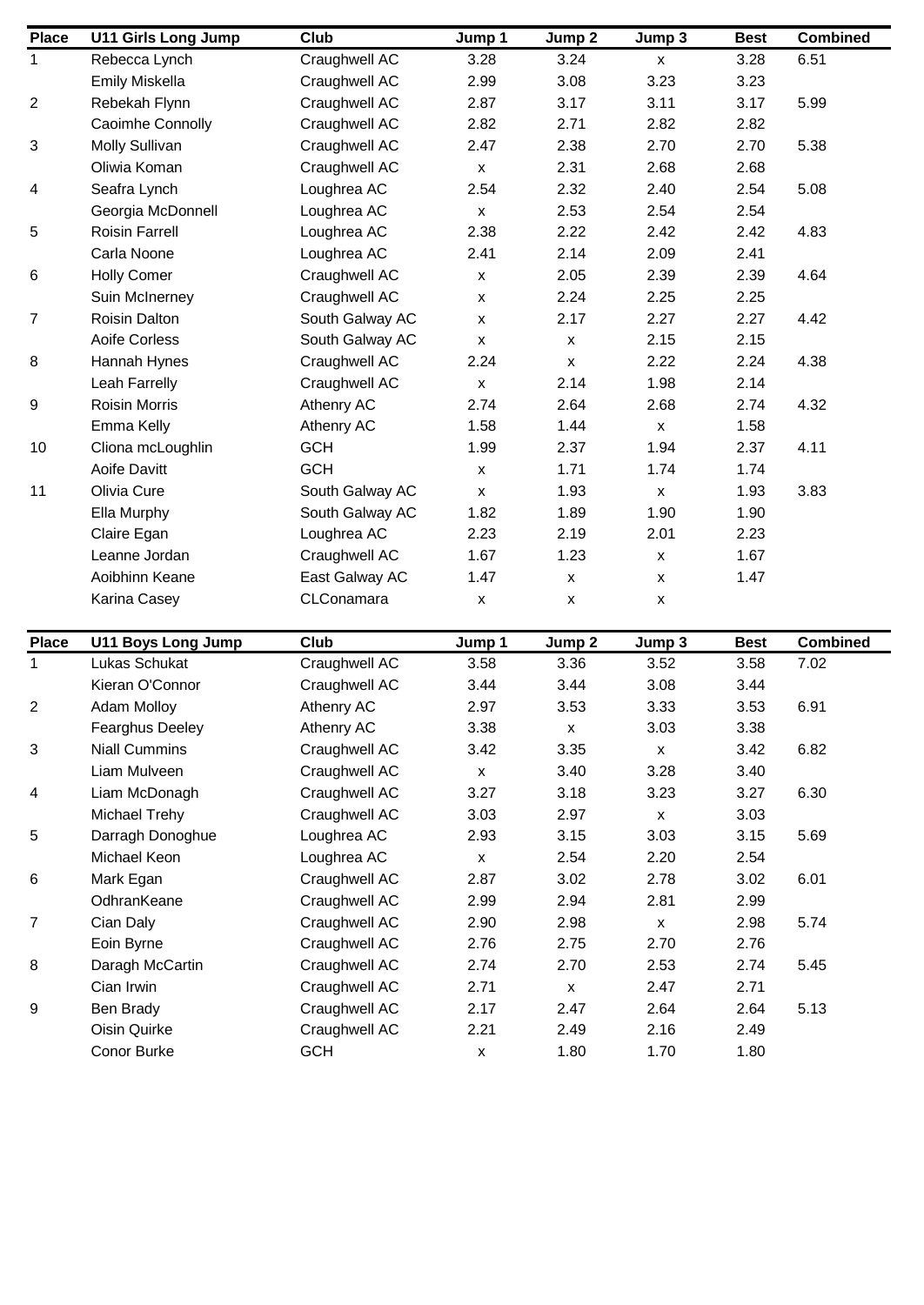| <b>Place</b>     | <b>U12 Girls Long Jump</b> | Club            | Jump 1             | Jump 2 | Jump 3 | <b>Best</b> |
|------------------|----------------------------|-----------------|--------------------|--------|--------|-------------|
| $\mathbf{1}$     | <b>Chellene Trill</b>      | <b>GCH</b>      | 3.15               | 2.74   | 3.68   | 3.68        |
| $\boldsymbol{2}$ | Aine Kelly                 | Craughwell AC   | 3.28               | 3.22   | 3.52   | 3.52        |
| 3                | Saoirse Healey             | Athenry AC      | 3.20               |        | 3.50   | 3.50        |
| 4                | Erin Dolan                 | Craughwell AC   | 3.28               | 3.22   | 2.93   | 3.28        |
| 5                | Aoife Kelly                | Craughwell AC   | 3.14               | 2.97   | 3.23   | 3.23        |
| $\,6$            | Emma Jane Moran            | Craughwell AC   | 2.85               | 2.98   | 3.19   | 3.19        |
| $\overline{7}$   | <b>Emma Stewart</b>        | Loughrea AC     | 3.07               |        | 3.17   | 3.17        |
| 8                | Aibhe-Lisa Hanney          | <b>GCH</b>      | $\pmb{\mathsf{x}}$ | 3.16   | 2.95   | 3.16        |
| 9                | Aoibhinn Farrell           | Loughrea AC     | 3.09               | 3.10   |        | 3.10        |
| 10               | Ciara Hughes               | Craughwell AC   |                    | 2.73   | 3.02   | 3.02        |
| 11               | Ava Finn                   | Craughwell AC   | 2.99               |        |        | 2.99        |
| 12               | Ailbhe Doyle               | Craughwell AC   | 2.92               | 2.89   |        | 2.92        |
| 13               | Denise Deely               | Loughrea AC     | 2.63               | 2.64   | 2.92   | 2.92        |
| 14               | Katie Anna Porter          | Loughrea AC     | 2.77               | X      | 2.54   | 2.77        |
| 15               | <b>Chloe Quirke</b>        | Athenry AC      | 2.63               | 2.55   | 2.75   | 2.75        |
| 16               | Emma Malone                | Craughwell AC   | 2.74               | 2.53   | 2.65   | 2.74        |
| 17               | Joanna Healey              | <b>GCH</b>      | 2.45               | 2.41   | 2.67   | 2.67        |
| 18               | Aoife Dunworth             | CLConamara      | 2.25               | 2.33   | 2.60   | 2.60        |
| 19               | Maebh Keogh                | Corrib AC       | 2.38               | 2.30   | 2.55   | 2.55        |
| 20               | Lauren McNally             | Craughwell AC   | 2.52               | 2.27   | 1.99   | 2.52        |
| 21               | Clarie Lebranche           | Loughrea AC     | 2.50               | 2.41   | 2.36   | 2.50        |
| 22               | Kate Murphy                | Craughwell AC   | 2.50               | 2.21   |        | 2.50        |
| 23               | Abbie O'Callaghan          | Craughwell AC   | 2.24               | 2.44   | 2.37   | 2.44        |
| 24               | Niamh McSweeney            | Craughwell AC   | 1.83               | 2.17   | 2.44   | 2.44        |
| 25               | Alisha Larkin              | Loughrea AC     | 2.43               | 2.34   | 2.42   | 2.43        |
| 26               | Rebecca Derrane            | South Galway AC | 2.10               | 2.25   | 2.43   | 2.43        |
| 27               | Aoibhe Lohan               | Craughwell AC   | 2.34               | 2.11   | 2.35   | 2.35        |
| 28               | Asia Clarke                | Craughwell AC   | 2.12               | 1.90   | 2.30   | 2.30        |
| 29               | Aoife O'Connor             | Craughwell AC   | 2.17               | 2.29   | 2.22   | 2.29        |
| 30               | Roisin Moloney             | South Galway AC | 1.56               | 1.97   | 2.19   | 2.19        |
| 31               | Sophie Finn                | Craughwell AC   | 2.06               | 2.16   | 2.12   | 2.16        |
| 32               | Ella Farrell               | South Galway AC | 1.71               | 2.10   |        | 2.10        |
| 33               | Jessica Duffy              | Loughrea AC     | 2.00               | 2.03   |        | 2.03        |
| 34               | Ailisha Noone              | Loughrea AC     | 1.94               | 1.88   |        | 1.94        |
| 35               | Rachael Keon               | Loughrea AC     | 1.76               | 1.80   | 1.83   | 1.83        |
| 36               | Amy McEvoy                 | Corrib AC       | 1.64               | 1.36   | 1.71   | 1.71        |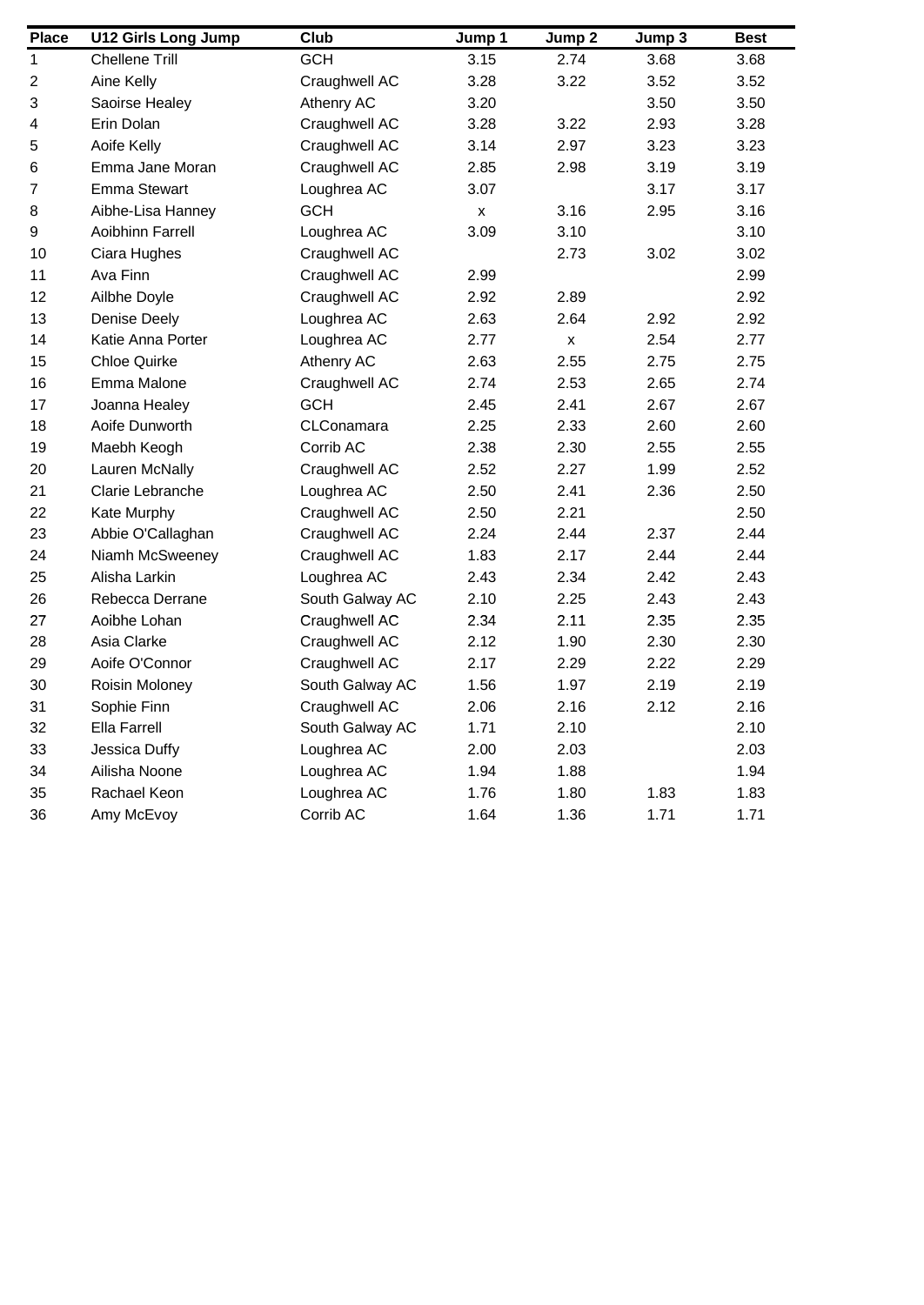| <b>Place</b>   | <b>U12 Boys Long Jump</b> | Club            | Jump 1 | Jump 2 | Jump 3       | <b>Best</b> |
|----------------|---------------------------|-----------------|--------|--------|--------------|-------------|
| 1              | Louis Corr                | <b>GCH</b>      | 3.80   | 3.51   | 3.47         | 3.80        |
| $\overline{2}$ | Shaun Gilligan            | Craughwell AC   | 3.45   | 3.65   | 3.54         | 3.65        |
| 3              | <b>Rory Connors</b>       | South Galway AC | 3.31   | 3.60   | 3.64         | 3.64        |
| 4              | Ben Lalor                 | Craughwell AC   | 3.37   | 3.36   | 3.58         | 3.58        |
| 5              | Darragh Burke             | East Galway AC  | 3.32   | 3.55   | 3.53         | 3.55        |
| 6              | Geordan Mangan            | Athenry AC      | 3.54   | 3.45   | 3.42         | 3.54        |
| 7              | Conor Trehy               | Craughwell AC   | 3.45   | 3.17   | 3.37         | 3.45        |
| 8              | Liam Lennon               | East Galway AC  | 3.11   | 3.02   | 3.23         | 3.23        |
| 9              | Sean Cotter               | Craughwell AC   | 3.22   | 3.06   | 3.00         | 3.22        |
| 10             | <b>Ethan Earls</b>        | Loughrea AC     | 2.57   | 3.03   | $\mathsf{x}$ | 3.03        |
| 11             | Cathal Conneely           | Craughwell AC   | 2.87   | 2.83   | 3.01         | 3.01        |
| 12             | <b>Tiernan Conneely</b>   | Corrib AC       | 3.01   | 2.18   | 2.70         | 3.01        |
| 13             | <b>Oisin Davis</b>        | Craughwell AC   | 2.52   | 2.61   | 2.94         | 2.94        |
| 14             | Joe Mears                 | South Galway AC | 2.84   | 2.25   | 2.93         | 2.93        |
| 15             | Kieran Byrne              | South Galway AC | 2.85   | X      | $\mathsf{x}$ | 2.85        |
| 16             | Ethan reddington          | Loughrea AC     | 2.66   | 2.71   | 2.75         | 2.75        |
| 17             | Iarlais Mackin            | Corrib AC       | 2.65   | 1.91   | 2.61         | 2.65        |
| 18             | Conor Howe                | Corrib AC       | 2.46   | X      | 2.33         | 2.46        |
| 19             | Ben Mulcair               | South Galway AC | 2.45   | 2.45   | $\mathsf{x}$ | 2.45        |
| 20             | Cian Davis-King           | Corrib AC       | 2.34   | 2.27   | 2.00         | 2.34        |
| 21             | Tommy Lee Faherty         | <b>GCH</b>      | 2.07   | x      | X            | 2.07        |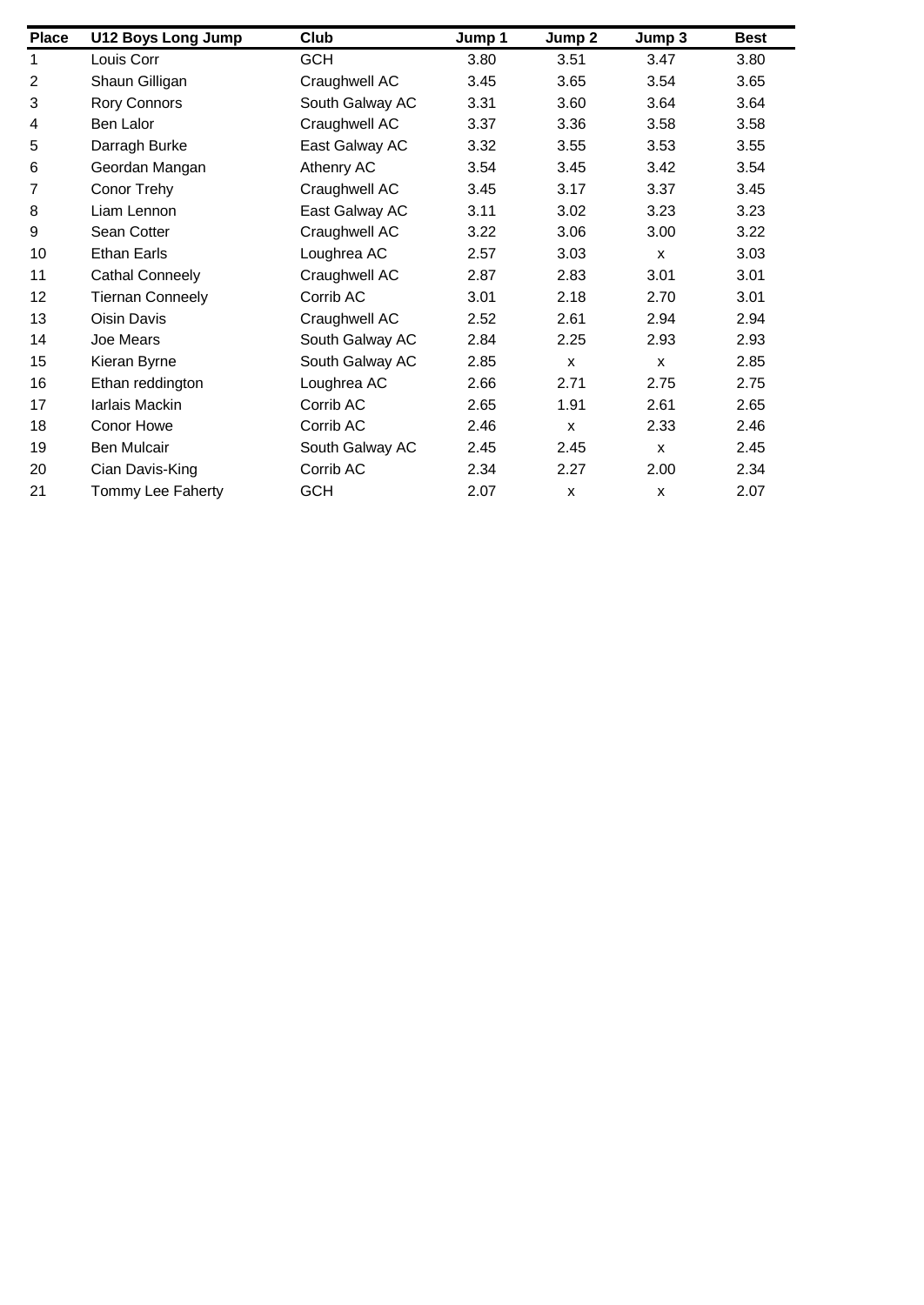| <b>Place</b> | U12 Girls High Jump | Club          | 0.90 | 1.00       | 1.05       | 1.10       | 1.15       | 1.20 | 1.22       | 1.24       | <b>Best</b> |
|--------------|---------------------|---------------|------|------------|------------|------------|------------|------|------------|------------|-------------|
|              | Aine Kelly          | Craughwell AC |      | XO         | O          | O          | O          | o    | o          | <b>XXX</b> | 1.22        |
| 2            | Saoirse Healey      | Athenry AC    |      | $\circ$    | $\Omega$   | $\Omega$   | O          | xо   | <b>XXX</b> |            | 1.20        |
| 3            | Ava Finn            | Craughwell AC |      | $\Omega$   | $\Omega$   | хo         | <b>XXX</b> |      |            |            | 1.10        |
| 4            | Aoife Kelly         | Craughwell AC |      | $\circ$    | XXO        | <b>XXX</b> |            |      |            |            | 1.05        |
| 5            | Kaci Moran          | Athenry AC    |      | xxo        | <b>XXX</b> |            |            |      |            |            | 1.00        |
| 6            | Asia Clarke         | Craughwell AC | O    | <b>XXX</b> |            |            |            |      |            |            | 0.90        |
| <b>Place</b> | U12 Boys High Jump  | Club          | 1.05 | 1.10       | 1.15       |            |            |      |            |            | <b>Best</b> |
|              | Geordan Mangan      | Athenry AC    | o    | O          | <b>XXX</b> |            |            |      |            |            | 1.10        |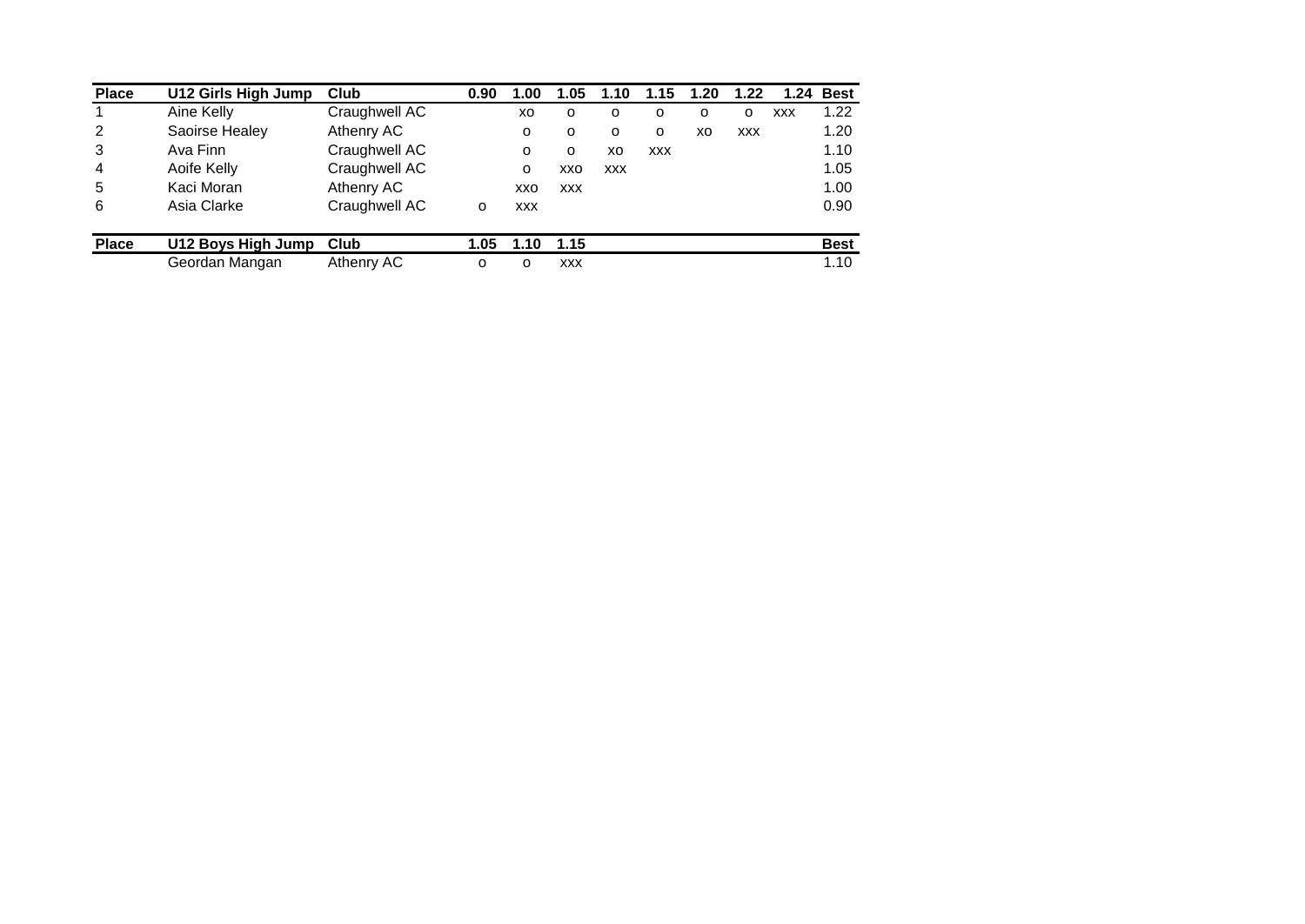| <b>Place</b>    | <b>U9 Girls Turbo Javelin</b>  | Club           | <b>Best</b>  | <b>Combined</b> |
|-----------------|--------------------------------|----------------|--------------|-----------------|
| 1               | Grace Cunningham               | Craughwell AC  | 5.65         | 10.90           |
|                 | Eabha Neary                    | Craughwell AC  | 5.25         |                 |
| $\overline{2}$  | <b>Yvana Duffy</b>             | Craughwell AC  | 4.97         | 9.57            |
|                 | Niamh O'Connor                 | Craughwell AC  | 4.60         |                 |
| 3               | Niamh Kelly                    | Craughwell AC  | 4.40         | 7.77            |
|                 | Jenny Cloonan                  | Craughwell AC  | 3.37         |                 |
|                 |                                |                |              |                 |
| <b>Place</b>    | <b>U9 Boys Turbo Javelin</b>   | Club           | <b>Best</b>  | <b>Combined</b> |
| 1               | Cormac Regan                   | Craughwell AC  | 7.79         | 14.91           |
|                 | Callum Brady                   | Craughwell AC  | 7.12         |                 |
| $\overline{2}$  | Liam O'Connell                 | Craughwell AC  | 6.90         | 13.37           |
|                 | Adam Jordan                    | Craughwell AC  | 6.47         |                 |
| 3               | Caleb Fleetwood                | Craughwell AC  | 5.95         | 11.55           |
|                 |                                |                |              |                 |
|                 | Ben Trehy                      | Craughwell AC  | 5.60<br>6.42 |                 |
|                 | <b>Tiernan Howe</b>            | Corrib AC      |              |                 |
| <b>Place</b>    | <b>U10 Girls Turbo Javelin</b> | Club           | <b>Best</b>  | <b>Combined</b> |
| 1               | <b>Millie Geraghty</b>         | Craughwell AC  | 8.37         | 15.65           |
|                 | Aoibhe Farragher               | Craughwell AC  | 7.28         |                 |
| $\overline{c}$  | Megan Gilligan                 | Craughwell AC  | 6.30         |                 |
| 3               | Niamh Lennon                   | East Galway AC | 4.78         |                 |
|                 |                                |                |              |                 |
| <b>Place</b>    | <b>U10 Boys Turbo Javelin</b>  | Club           | <b>Best</b>  | <b>Combined</b> |
| 1               | <b>Cormac Conneely</b>         | Craughwell AC  | 12.65        | 23.57           |
|                 | Aaron Flynn                    | Craughwell AC  | 10.92        |                 |
| $\overline{2}$  | Michael Woods                  | Craughwell AC  | 9.60         | 18.27           |
|                 | Colm O'Brien                   | Craughwell AC  | 8.67         |                 |
| 3               | Eoin Lebranche                 | Loughrea AC    | 10.95        | 14.83           |
|                 | Jack Tuphy                     | Loughrea AC    | 3.88         |                 |
| 4               | Tom Donnellan                  | <b>GCH</b>     | 7.95         | 13.65           |
|                 | Ruairi Breathnach              | <b>GCH</b>     | 5.70         |                 |
| 5               | <b>Alex Roberts</b>            | Craughwell AC  | 6.74         | 12.33           |
|                 | Killian Walsh                  | Craughwell AC  | 5.59         |                 |
| $6\phantom{1}6$ | Adam Furey                     | Craughwell AC  | 5.59         | 11.10           |
|                 | Conor Dolan                    | Craughwell AC  | 5.51         |                 |
|                 |                                |                |              |                 |
| <b>Place</b>    | <b>U11 Girls Turbo Javelin</b> | Club           | <b>Best</b>  | <b>Combined</b> |
| 1               | Rebecca Lynch                  | Craughwell AC  | 13.67        | 26.82           |
|                 | Regina Maduka                  | Craughwell AC  | 13.15        |                 |
| $\overline{c}$  | <b>Holly Comer</b>             | Craughwell AC  | 10.12        | 17.99           |
|                 | Alex Slamas                    | Craughwell AC  | 7.87         |                 |
| 3               | Amy Coffey                     | Athenry AC     | 10.00        | 15.10           |
|                 | <b>Grainne McCosker</b>        | Athenry AC     | 5.10         |                 |
| 4               | Leah Farrelly                  | Craughwell AC  | 7.65         | 14.52           |
|                 |                                |                |              |                 |
|                 | Leanne Jordan                  | Craughwell AC  | 6.87         |                 |
|                 | Cait Daley                     | Craughwell AC  | 6.50         |                 |
|                 | <b>Grace Mulry</b>             | East Galway AC | 5.19         |                 |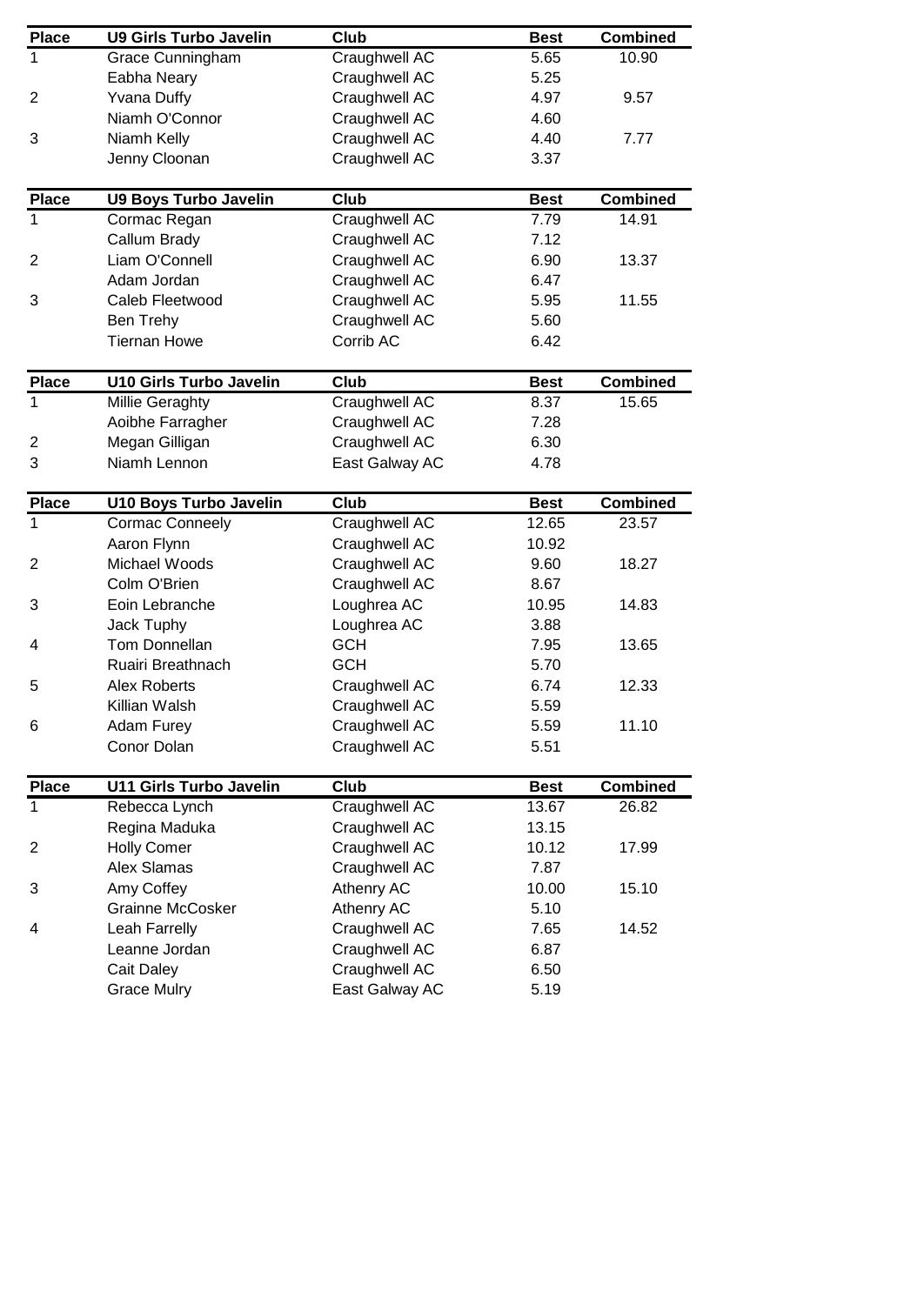| <b>Place</b>   | <b>U11 Boys Turbo Javelin</b>  | Club                                 | <b>Best</b> | <b>Combined</b> |
|----------------|--------------------------------|--------------------------------------|-------------|-----------------|
| $\mathbf{1}$   | Oisin Keane                    | Craughwell AC                        | 21.21       | 38.20           |
|                | Robert Urquhart                | Craughwell AC                        | 16.99       |                 |
| $\overline{2}$ | Liam McDonagh                  | Craughwell AC                        | 16.95       | 33.15           |
|                | Oisin Quirke                   | Craughwell AC                        | 16.20       |                 |
| 3              | Cathal Hannon                  | Craughwell AC                        | 13.91       | 25.85           |
|                | Michael Leahy                  | Craughwell AC                        | 11.94       |                 |
| 4              | Jack Kinane                    | Craughwell AC                        | 11.43       | 21.84           |
|                | Sam McIlrath                   | Craughwell AC                        | 10.41       |                 |
| 5              | Danny Breen                    | <b>GCH</b>                           | 9.09        | 18.17           |
|                | Sean Heaney                    | <b>GCH</b>                           | 9.08        |                 |
| 6              | <b>Adam Stewart</b>            | Craughwell AC                        | 9.66        | 18.16           |
|                | Daniel McInerney               | Craughwell AC                        | 8.50        |                 |
| 7              | Noah Keane                     | Craughwell AC                        | 8.45        | 16.43           |
|                | Mark Egan                      | Craughwell AC                        | 7.98        |                 |
| 8              | <b>Tiarnan Leen</b>            | Craughwell AC                        | 7.75        | 14.05           |
|                | John Birkett                   | Craughwell AC                        | 6.30        |                 |
|                | Michael Leahy                  | South Galway AC                      | 7.62        |                 |
|                |                                |                                      |             |                 |
| <b>Place</b>   | <b>U12 Girls Turbo Javelin</b> | Club                                 | <b>Best</b> |                 |
| $\mathbf{1}$   | Denise Deely                   | Loughrea AC                          | 11.45       |                 |
| $\overline{c}$ | Lauren McNally                 | Craughwell AC                        | 9.14        |                 |
| 3              | Abbie O'Callaghan              | Craughwell AC                        | 8.86        |                 |
| 4              | Aoife O'Connor                 | Craughwell AC                        | 8.49        |                 |
| 5              | Aoibhin Farrelll               | Loughrea AC                          | 8.00        |                 |
| 6              | Katie Anna Porter              | Loughrea AC                          | 7.03        |                 |
| $\overline{7}$ | Tara McKeon                    | <b>Ballinasloe &amp; District AC</b> | 6.91        |                 |
| 8              | Rachael Keon                   | Loughrea AC                          | 6.48        |                 |
| 9              | Claire Lebranche               | Loughrea AC                          | 6.45        |                 |
| 10             | Niamh McSweeney                | Craughwell AC                        | 5.92        |                 |
| 11             | Ailisha Noone                  | Loughrea AC                          | 5.78        |                 |
| 12             | Jessica Duffy                  | Loughrea AC                          | 4.65        |                 |
|                |                                |                                      |             |                 |
| <b>Place</b>   | <b>U12 Boys Turbo Javelin</b>  | $\overline{\text{C}}$ lub            | <b>Best</b> |                 |
| 1              | Conor Trehy                    | <b>Craughwell AC</b>                 | 20.35       |                 |
| $\overline{c}$ | Louis Corr                     | <b>GCH</b>                           | 19.35       |                 |
| 3              | Ben Lalor                      | Craughwell AC                        | 15.65       |                 |
| 4              | <b>Rory Connors</b>            | South Galway AC                      | 15.50       |                 |
| 5              | Darragh Burke                  | East Galway AC                       | 15.20       |                 |
| 6              | Dara Sheeran                   | Craughwell AC                        | 14.63       |                 |
| 7              | Tommy Lee Faherty              | <b>GCH</b>                           | 14.06       |                 |
| 8              | Conor O'Dwyer                  | South Galway AC                      | 12.65       |                 |
| 9              | Pascal Walsh                   | Craughwell AC                        | 10.77       |                 |
| 10             | Lennan Doyle                   | East Galway AC                       | 10.57       |                 |
| 11             | Daniel Malone                  | South Galway AC                      | 10.55       |                 |
| 12             | Aodhan O'Hanrahan              | South Galway AC                      | 10.41       |                 |
| 13             | Oisin Davis                    | Craughwell AC                        | 9.97        |                 |
| 13             | Liam Lennon                    | East Galway AC                       | 9.97        |                 |
| 15             | Sean Cotter                    | Craughwell AC                        | 9.93        |                 |
| 16             | Conor Howe                     | Corrib AC                            | 9.64        |                 |
| 17             | <b>Cathal Conneely</b>         | Craughwell AC                        | 8.80        |                 |
| 18             | Kieran Byrne                   | South Galway AC                      | 8.74        |                 |
| 19             | Liam Gaughan                   | South Galway AC                      | 8.47        |                 |
| 20             | <b>Charlie Black</b>           | Craughwell AC                        | 7.32        |                 |
| 21             |                                | Corrib AC                            | 5.85        |                 |
|                | Fintan Henderson               |                                      |             |                 |